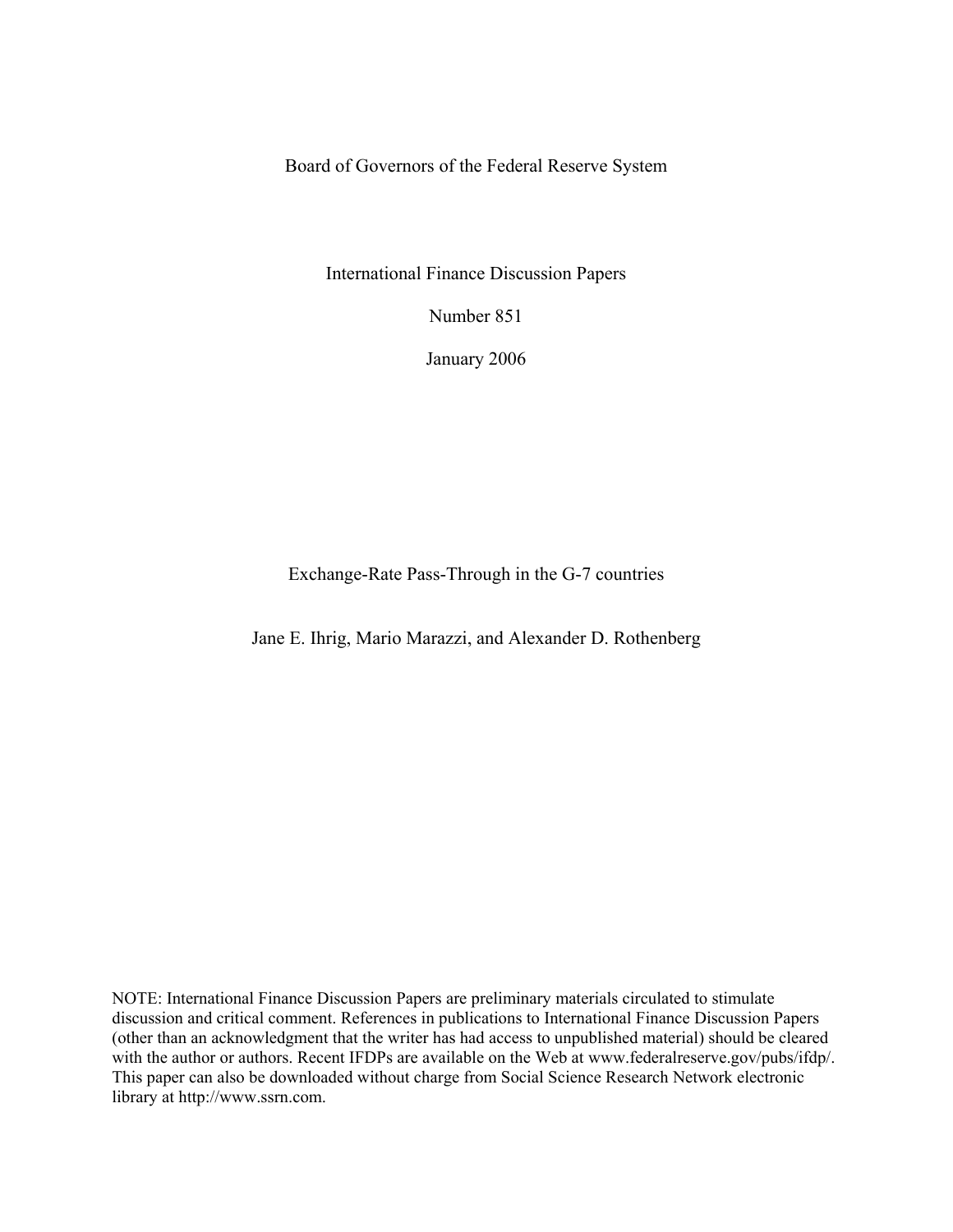Exchange-Rate Pass-Through in the G-7 countries

Jane E. Ihrig, Mario Marazzi, and Alexander D. Rothenberg\*

### Abstract

This paper examines the current thinking on exchange-rate pass-through to both import prices and consumer prices and estimates the extent to which they have fallen in the G-7 countries since the late 1970s and 1980s. For import-price pass-through we find that all countries experience a numerical decline in the responsiveness of import prices to exchange-rate movements; for nearly half of these countries the decline between 1975-1989 and 1990-2004 is statistically significant. We estimate that while a 10 percent depreciation in the local currency would have increased import prices by nearly 7 percent on average across these countries in the late 1970s and 1980s, it would have only increased import prices by 4 percent in the last 15 years. The responsiveness of consumer prices to exchange-rate movements declines for nearly every country, with the decline being statistically significant for two countries. Specifically, while a 10 percent depreciation in the local currency would have increased consumer prices by almost 2 percent on average in the late 1970s and 1980s, it would have had a neutral effect on consumer prices in the last 15 years.

*Keywords*: Pass-through; Inflation; Consumer Prices; Import prices; Exchange rates.

*JEL Classification*: E31, F3, F41.

\* Division of International Finance, Federal Reserve Board. The authors thank Robert J. Vigfusson and Deb Lindner for helpful comments, and Heidi Fischer for research assistance. The views expressed in this paper are solely the responsibility of the authors and should not be interpreted as reflecting the views of the Board of Governors of the Federal Reserve System or of any other person associated with the Federal Reserve System.

Email addresses: <u>jane.e.ihrig@frb.gov, mario.marazzi@frb.gov, alexander.d.rothenberg</u>@frb.gov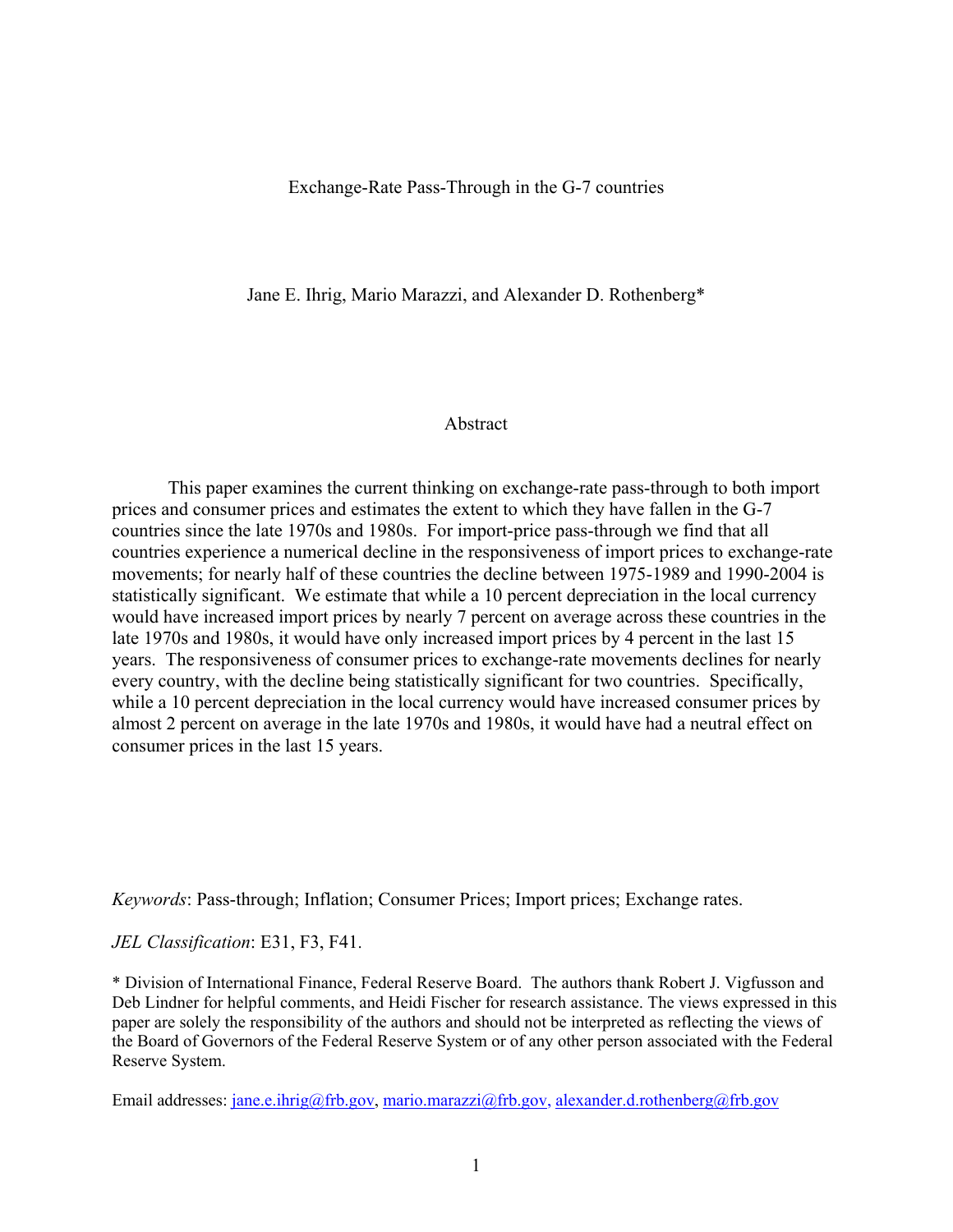### **I. Introduction**

The transmission of movements in a currency's foreign exchange value into inflation, broadly known as exchange-rate pass-through, has been a hot topic of research for many decades. Initially, the fact that movements in exchange rates did not one-for-one pass through to changes in prices as predicted by the law of one price led researchers to explore several reasons for pass-through's incompleteness. More recently, the literature has turned to the issue of the relatively widespread and on-going decline in exchange-rate pass-through. Understanding the factors that lead to this decline is critical for determining the appropriate monetary policy response to an appreciation or depreciation of a currency's foreign exchange value. This paper examines the current thinking on exchange-rate pass-through to both import prices and consumer prices and estimates the extent to which they have fallen in the G-7 countries since the late 1970s and 1980s.

Because the term "pass-through" is used to mean very different things in the literature, it is important to be specific regarding what we call import-price and consumer-price pass-through. We define import-price pass-through as the sensitivity of movements in a country's merchandise import prices to changes in its currency's foreign exchange value, after properly controlling for other factors that may influence the evolution of import prices. This is typically known as "firststage pass-through" in the literature, so as to distinguish it from so-called "second-stage passthrough" or the sensitivity of a country's rate of consumer price inflation to changes in its import prices. This paper does not explicitly consider second-stage pass-through. Instead, we define consumer-price pass-through as the sensitivity of a country's rate of consumer-price inflation to changes in its currency's foreign exchange value, also after properly controlling for other factors that may affect the evolution of consumer prices. In other words, by consumer-price pass-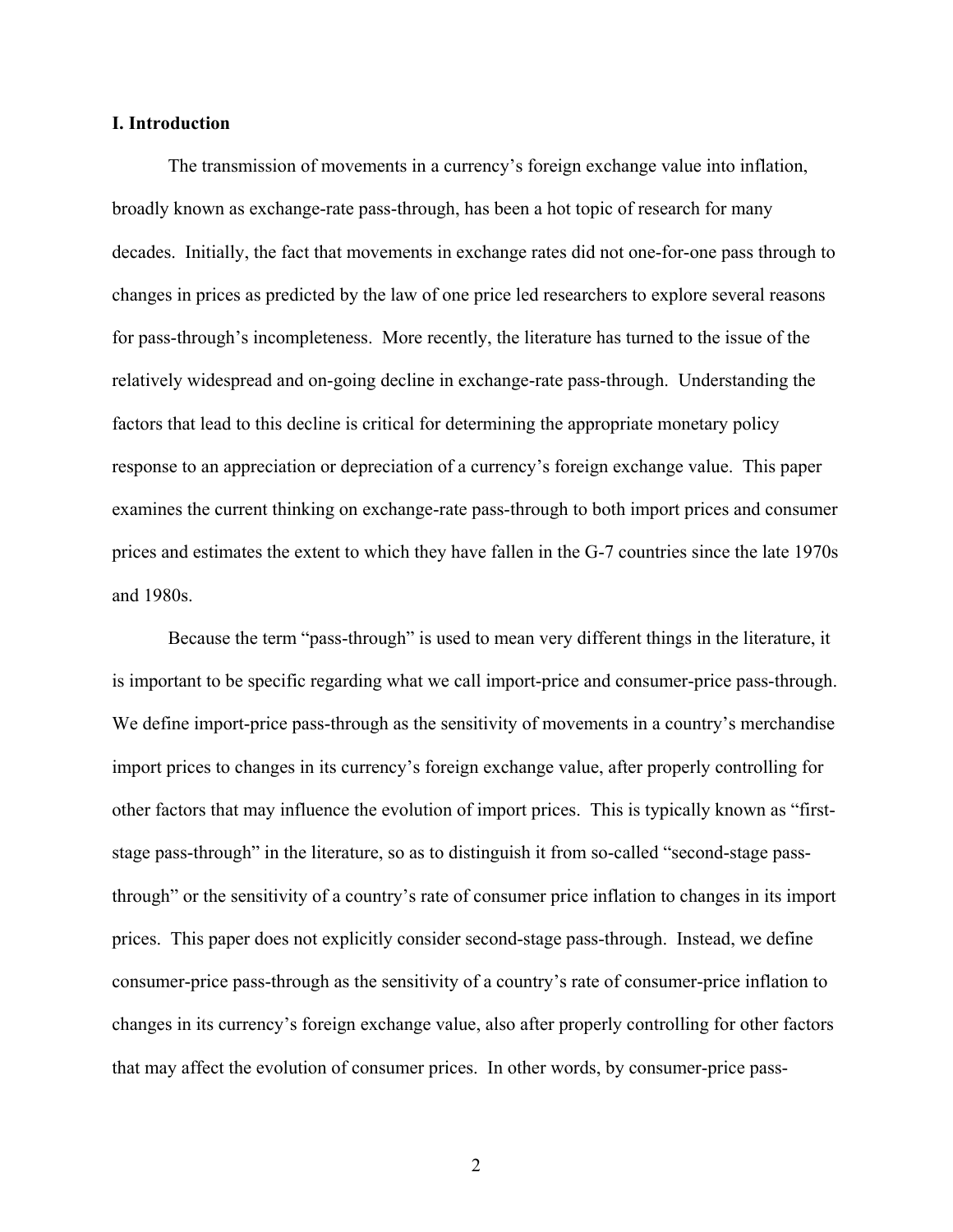through, we mean both first and second-stage pass-through at once. As a result, this last estimate includes the effect of exchange-rate movements on both import prices and on other prices in the consumer basket, such as those of domestically-produced goods, services and other nontradeable prices.

With few exceptions, $<sup>1</sup>$  much of the macro literature on exchange-rate pass-through has</sup> focused on analyzing the decline in the exchange-rate pass-through into either consumer or import prices, not both. We estimate both consumer-price and import-price pass-through for the G-7 countries in two 15-year samples, 1975-1989 and 1990-2004. Then we test for a significant decline in pass-through, as frequently reported in the literature.<sup>2</sup> Unlike previous studies, we employ an econometric methodology for choosing the appropriate control variables that customizes our empirical model for each country, allowing for heterogeneity in the inflation process across countries.

For import-price pass-through, we find that all countries experienced a numerical decline in the responsiveness of import prices to exchange-rate movements; for nearly half of the countries the decline is statistically significant. Across the G-7 countries, import-price passthrough fell from near 0.7 in the first sample period to about 0.4 in the second sample. This means that a 10 percent depreciation in the local currency would have increased import prices by nearly 7 percent in the late 1970s and 1980s, but only by 4 percent in the last 15 years.

The responsiveness of consumer prices to exchange-rate movements declined in 6 of the 7 countries in our sample, and the decline is statistically significant for two countries, Italy and

<sup>&</sup>lt;sup>1</sup> See McCarthy (2000), Sekine (2005) and Frankel, Parsley, and Wei (2005).

 $2^2$  We do not consider non-linear pass-through. That is, the possibility that currency depreciations may pass-through to prices to a different degree than currency appreciations (asymmetries) or the possibility that large currency movements (vis-a-vis small ones) may be passed through more than implied by a linear relationship (threshold effects). We note however that the literature has had a hard time finding statistically significant non-linear effects. Olivei (2002) finds that pass-through is symmetric for appreciations and depreciations in all but two of 34 U.S. industry groupings. Pollard and Coughlin (2004) produce results providing little support for the existence of asymmetries or threshold effects using quarterly U.S. data for 20 industries.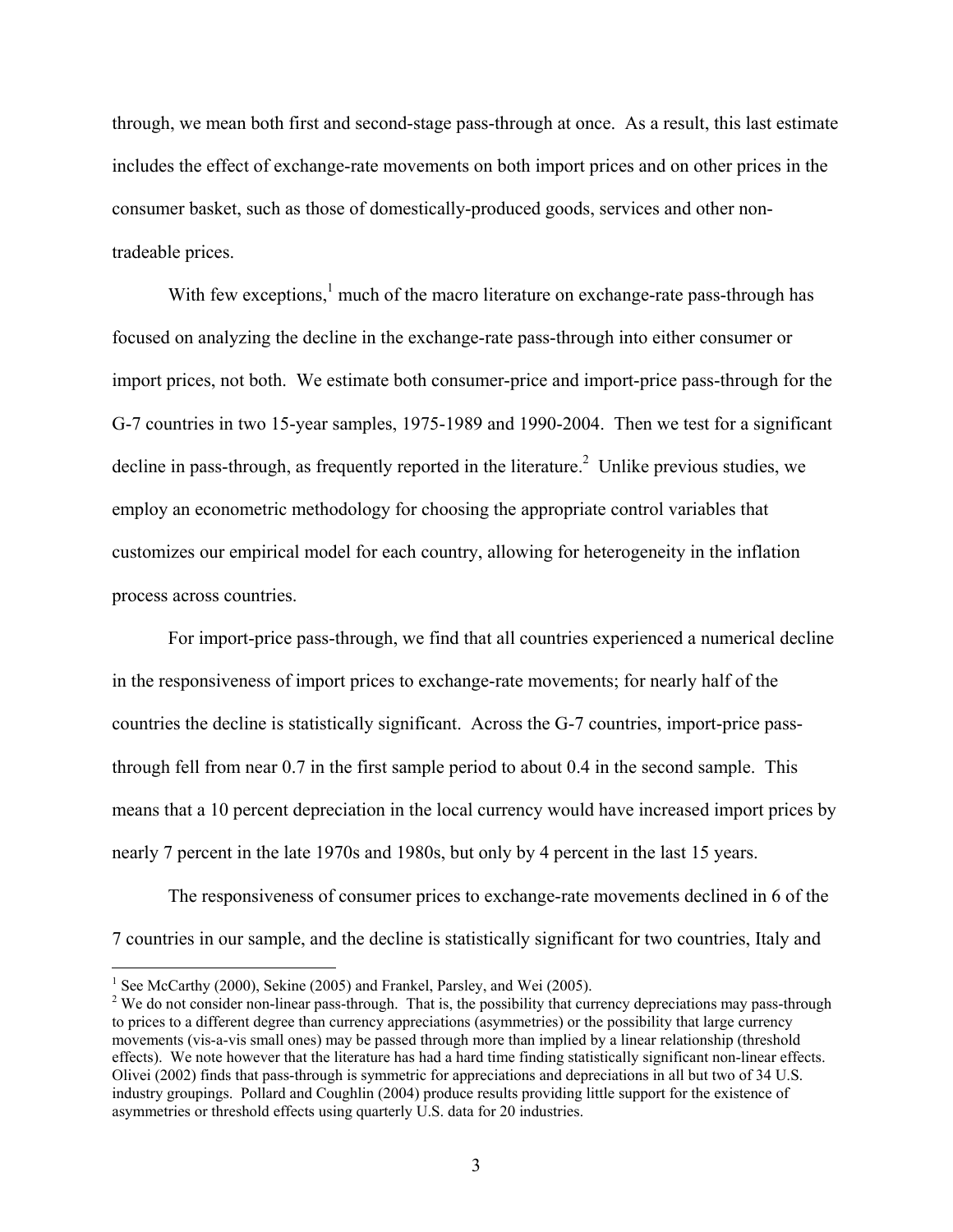France. Across the G-7 countries, consumer-price pass-through fell from nearly 0.13 on average to zero across the two sample periods, implying exchange-rate movements have had no noticeable impact on consumer prices in recent years.

We now turn to Section II, which overviews key papers in the pass-through literature. We cover both theoretical explanations for incomplete and declining pass-through, and we review the key empirical papers on this topic. Section III describes the model we use to estimate pass-through, while section IV discusses the methodology and data. Section V provides the pass-through estimates and compares our findings with the literature. Section VI concludes with an open question that remains in the field.

### **II. Review of the Literature**

 $\overline{a}$ 

One can argue that interest in pass-through began in the 1960s and early 1970s, when open economy monetary models assumed absolute (or in some cases relative) Purchasing Power Parity, the macroeconomic cousin of the single-good Law of One Price, in their frameworks to pin down the behavior of exchange rates. The natural question arising from these models was "Does Purchasing Power Parity and/or the Law of One Price hold in the data?" Numerous tests on a variety of goods and across countries yielded very little evidence in support of this assumption.<sup>3</sup> As a result, researchers began to develop models to explain the lack of purchasingpower-parity, and many of these models had implications for the nature of pass-through. By 1997, Goldberg and Knetter note that a search of the EconLit database of the words "Law of One Price," "Purchasing Power Parity," "Exchange-Rate Pass-Through", and "Pricing-to-Market" yielded nearly 700 entries. Acknowledging this massive literature, here we only survey some important papers that focus either on proposed theoretical hypotheses to explain incomplete passthrough or empirical demonstrations of the fall in pass-through.

 $3$  See Rogoff (1996) for a survey of the literature that tests purchasing power parity and the law of one price.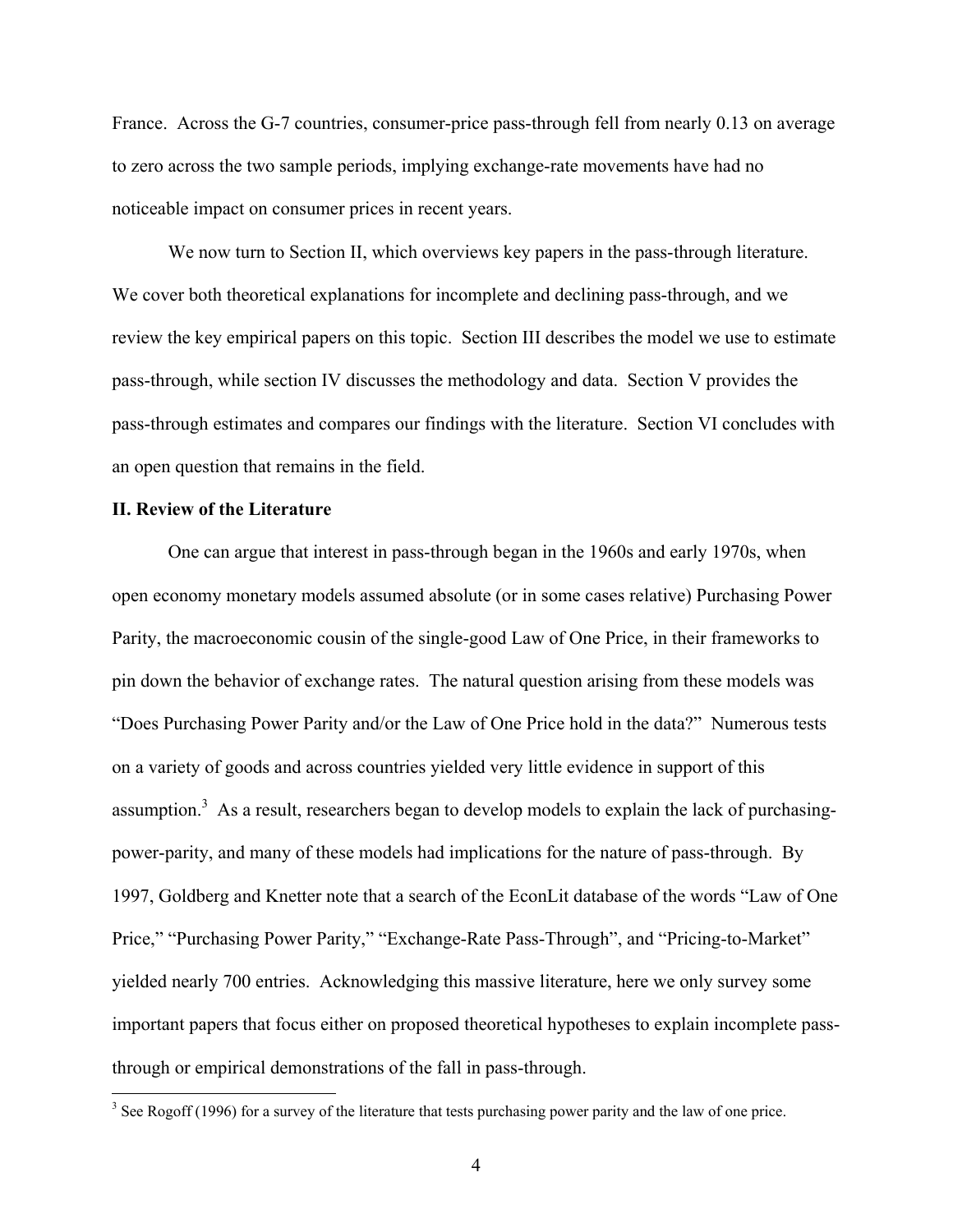One motivation for deviations from the law of one price is pricing-to-market, as proposed by Krugman (1987) and Dornbusch (1987). To generate incomplete pass-through in this framework, one typically thinks of an oligopolistic market where a firm can adjust its markup to an exchange rate shock. In particular, if the firm's markup decreases as the price of the good it sells increases, then pass-through is less than complete. This action might be a defensive response to perceived temporary currency misalignments (e.g., Marston (1991)) or it might result from market share considerations (e.g., Hooper and Mann (1989), Kasa (1992) or Froot and Klemperer (1989)). Of course, a firm can only dampen the impact of exchange rate movements on its prices while its markup is positive.

A related but slightly different framework is local currency pricing. Here one thinks of an exporting firm setting the price of its good, which may or may not be sticky, in the currency of the country to which it exports. Two papers cited frequently are Devereux and Engel (2001) and Bacchetta and vanWincoop (2003). The novelty of their papers is that they endogenize a firm's choice of invoicing currency and argue that countries with low relative exchange rate variability or stable monetary policies are more likely to have their currencies chosen for transaction invoicing, and hence more likely to have low import-price pass-through. A problem with the local currency pricing hypothesis is that while in the medium-term a firm may choose to invoice in the currency of the destination market to shield the price paid by its clients from exchange-rate movements, over the long run, in the face of a protracted appreciation of the exporter's currency, it will have to adjust its local currency price to keep its margins from turning negative.

Another reason for less-than-complete pass-through is cross-border production. If production takes place in several stages across many countries, then the costs of producing the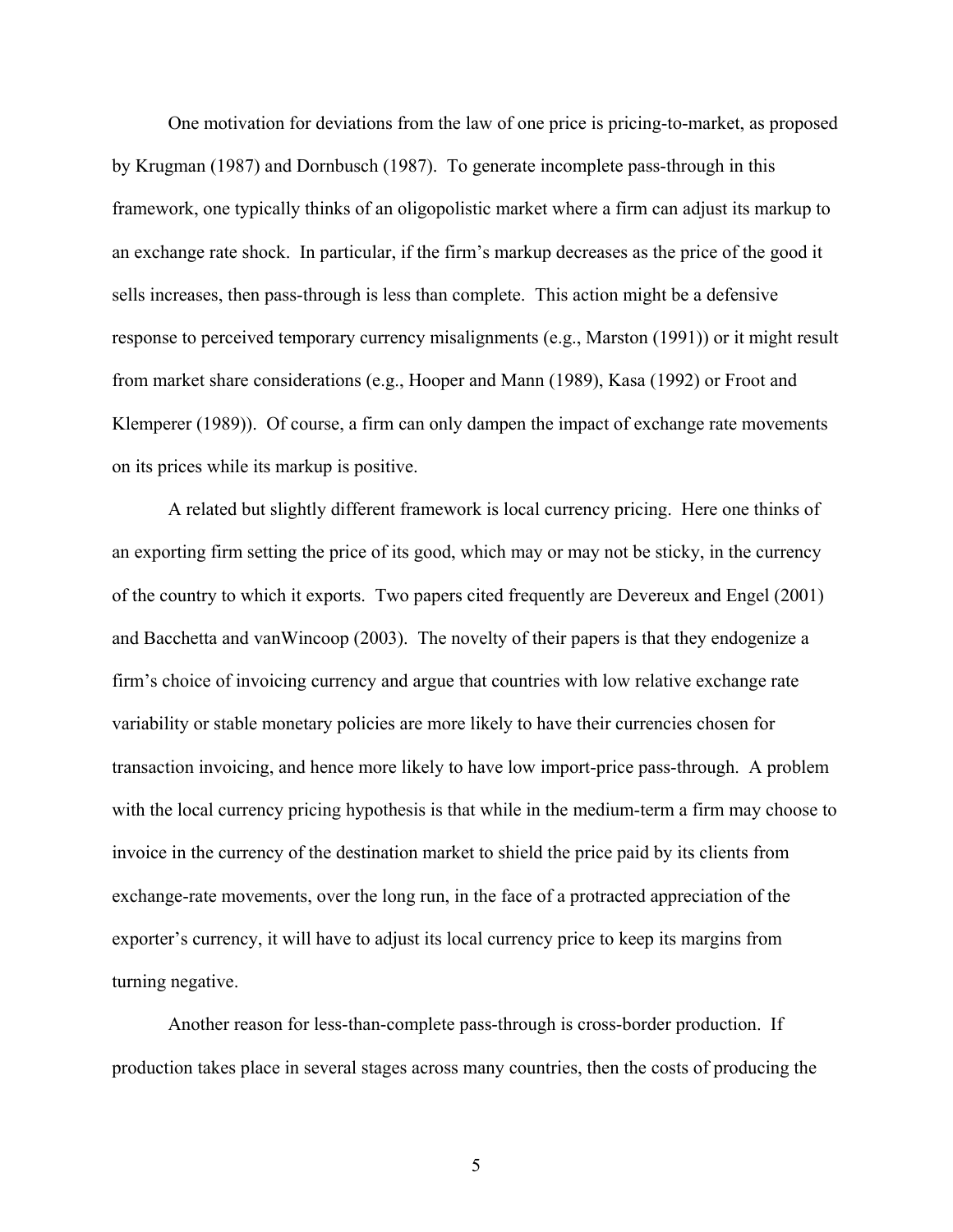final good are incurred in several currencies. This can explain incomplete pass-through as long as all of these currencies do not experience a common appreciation against the export destination's currency. For instance, Aksoy and Riyanto (2000) and Hegji (2003) build theoretical models where the increased use of cross-border production within the same firm may have lead to lower pass-through. Also, along this vein, Bodnar, Dumas, and Marston (2002) show pass-through can be less than one if part of the costs of production are incurred in a different currency (i.e. if cross-border production arrangements take place), if goods are highly substitutable, or if the market share of the exporting firm in the foreign market is large.

Another argument for incomplete pass-through is articulated by Mann (1986). She suggested that the increased usage of exchange-rate hedges may shield a firm from exchangerate shocks allowing them to avoid passing such shocks to consumers. Of course, hedging can allow firms to postpone passing through an exchange rate shock, but in the long-run a sufficiently large and permanent exchange rate shock will have to be passed through to importers. The general consensus among researchers in the pass-through literature is that exchange rate hedges may slow the pass-through for at most one year.

We finally note a recent paper by Gust, Leduc, & Vigfusson (2005) that proposes the process of international globalization itself may induce a fall in pass-through. In their model, lower trade costs (interpreted broadly as increased globalization) increase exporting firm's relative markups which in turn allow their prices to be less sensitive to exchange rates yielding lower pass-through.

 Turning to the empirical literature on declining import-price pass-through, Campa and Goldberg (2002 and 2004) are cited frequently. They estimate pass-through of several import categories across many countries and conclude that a shift in the composition of the typical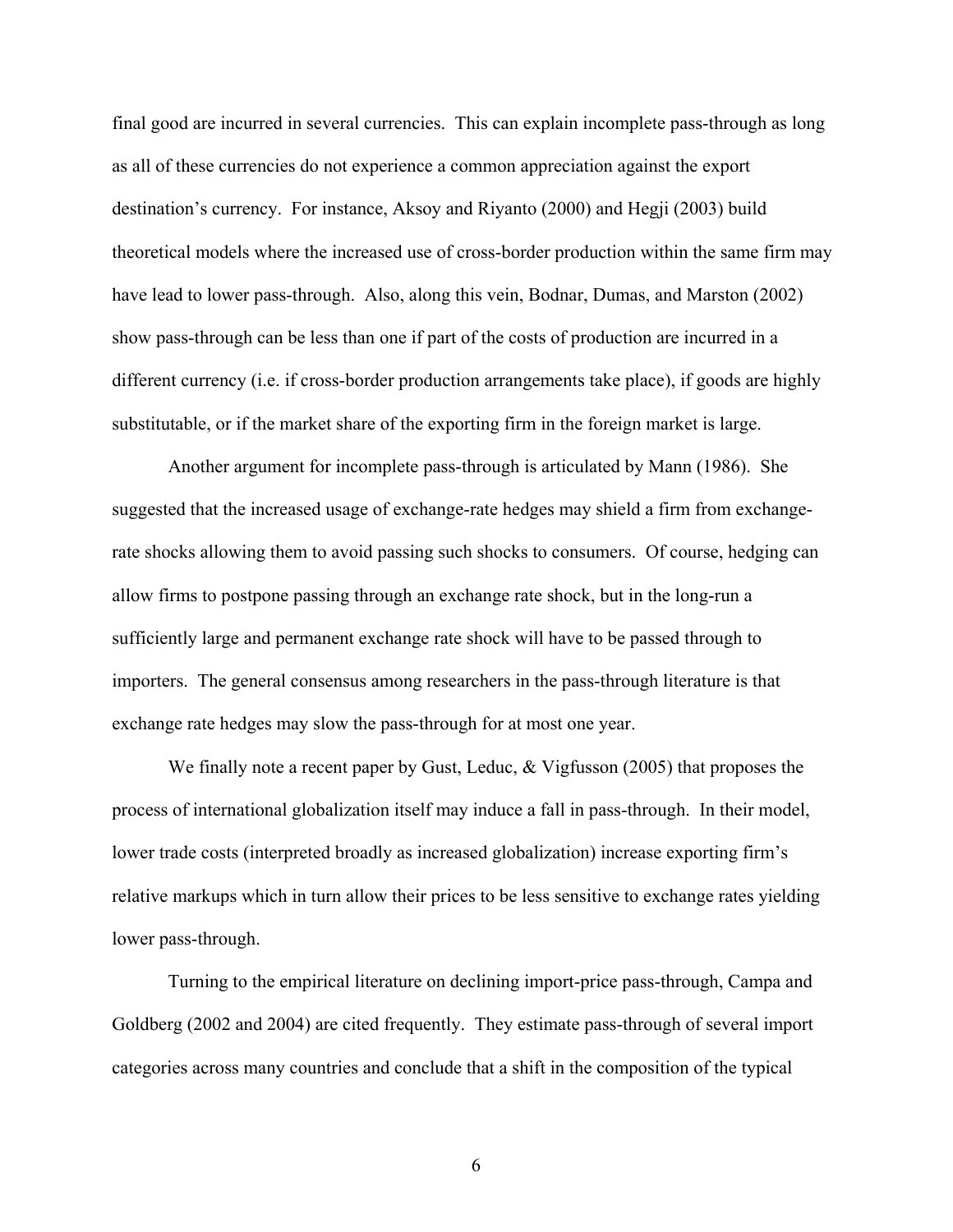import basket away from goods with relatively high degrees of exchange-rate sensitivity (particularly energy-related goods) explains observed declines in pass-through. Importantly, their data set ends in 1999 and hence does not cover the last few years in which very little import-price pass-through has been registered, at least in the United States.

Marazzi, Sheets, Vigfusson et al. (2005) estimate exchange-rate pass-through to U.S. import prices of core goods using a rolling regression framework and carry out a large number of robustness tests to conclude that U.S. import-price pass-through has indeed fallen, as suggested by sector-specific pass-through tests of Olivei (2002). They find that the Campa-Goldberg compositional-change hypothesis can only explain about one-third of the decline in pass-through to U.S. import prices. In addition they note that in all of their robustness tests, the year 1997 stands out as a moment in time after which pass-through's decline gained momentum. Given that a substantial portion of U.S. imports come from Asia, the authors speculate that the Asian financial crisis of 1997 may have begun a process of unraveling import-price pass-through in the U.S. They also provide evidence suggesting that China's surging exports to the U.S. may also be partly responsible for the low levels of observed pass-through in recent years.

Fewer hypotheses have been proposed for the fall in exchange-rate pass-through to consumer prices. Gagnon and Ihrig (2004) provide a model that links pass-through to monetary policy conditions; empirically they find that countries with credible and anti-inflationary monetary policies tend to experience lower consumer-price pass-through. This study is consistent with Taylor (2000) who provides a model where lower pass-through is caused by lower perceived persistence of inflation. Given that countries' fall in pass-through has coincided with the global low inflation environment of the 1990s (see figure 1), this explanation has many supporters.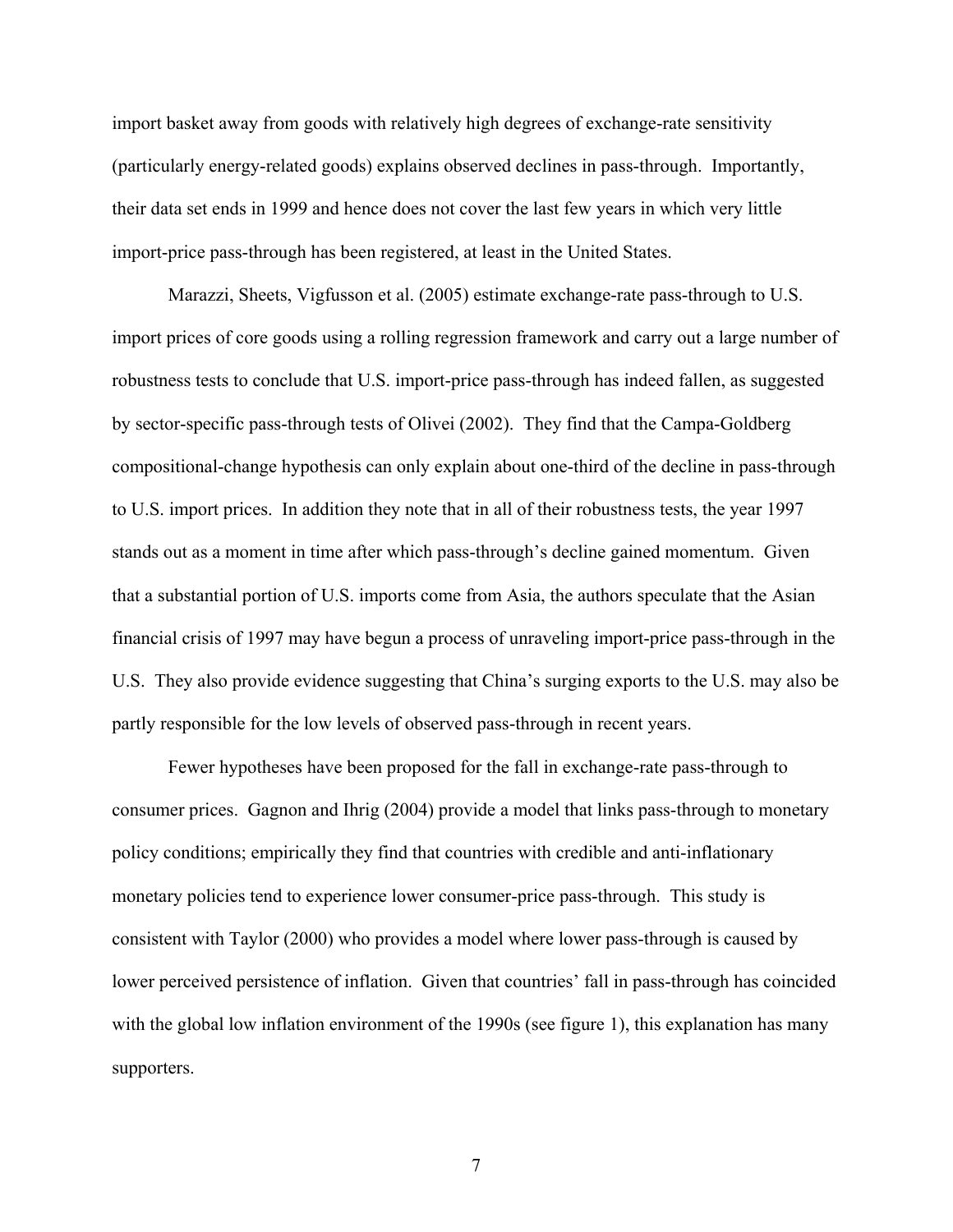### **III. Model**

 $\overline{a}$ 

 The model we use to analyze exchange rate pass-through stems from an analytical framework whose foundation dates back to the law of one price:<sup>4</sup> under perfect competition in domestic and international goods markets and with no barriers to trade, the exchange rate equates the domestic currency price of similarly traded goods produced at home and abroad. This means that for a well-defined tradable good, it must be the case that:

$$
P^h = ER^{h,f} \times P^f \tag{1}
$$

where  $P<sup>h</sup>$  is the price of the good in country *h* (for home country) expressed in country-*h* currency,  $P^f$  is the price of the good in country *f* (for foreign country) expressed in country-*f* currency and  $ER^{h,f}$  is the nominal exchange rate between country-*h* and country-*f* currencies. The law of one price, in principle, should hold for either consumer or import prices, as long as the good is well-defined and there are no barriers to trade. Taking the first difference of the log of equation (1) yields:

$$
\Delta p^h = \Delta er^{h,f} + \Delta p^f \tag{2}
$$

where lower case letters indicate the logarithm of a variable.

 We augment this equation before taking it to the data. First, we include an intercept term to allow for changes in trade barriers. Second, we include three additional lags of the independent variables so as to allow exchange rate and foreign price movements to affect domestic prices with a lag.<sup>5</sup> Third, we include lagged dependent variables to wash away

<sup>&</sup>lt;sup>4</sup> See Mann (1986). More recently, several authors have refined this framework to account for potentially relevant departures from perfect competition, such as price discrimination across exporting destinations (see Knetter (1989, 1993, 1995), and Gagnon and Knetter (1995)).

<sup>&</sup>lt;sup>5</sup> Exchange-rate hedging activity typically lasts no more than one year. As a result, the contemporaneous term of exchange rates and three additional lags should be enough to cover the full lag structure.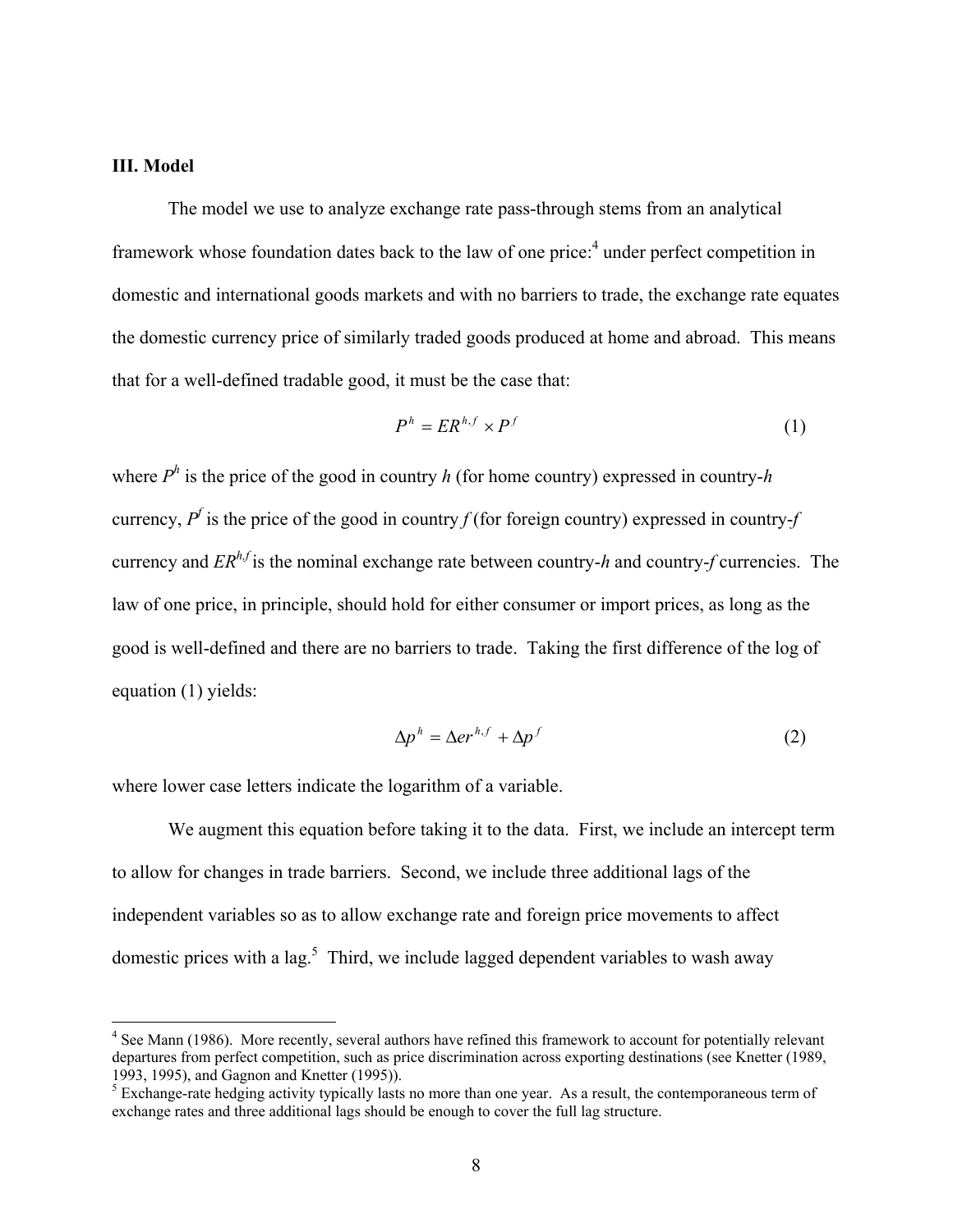potential unit root problems in the dependent variable. Fourth, we include a few additional controls, including certain dummy variables (more details below), output gaps, and commodity prices (and their lags) to control for business cycle fluctuations and commodity price volatility. These additions yield our benchmark model:

$$
\Delta p_t^h = \alpha + \sum_{j=1}^3 \phi_j \Delta p_{t-j}^h + \sum_{j=0}^3 \beta_j \Delta e r_{t-j}^{h,f} + \sum_{j=0}^3 \gamma_j \Delta p_{t-j}^f + \sum_j \sigma_j X_{t-j} + \varepsilon_t
$$
(3)

where X stands for a vector of control variables and where the superscript f (for foreign) can be interpreted to be the rest of the world from the perspective of the home country. If the law of one price held and pass-through were complete, then  $\beta_0 = 1$ ,  $\gamma_0 = 1$  and all other coefficients would be zero.

For the remainder of the paper we focus on what is typically known as the long-run passthrough coefficient:

$$
\beta = \frac{\sum_{j=0}^{3} \beta_j}{1 - \sum_{j=1}^{3} \phi_j}
$$
\n(4)

Since *β* implicitly incorporates structural factors (such as demand preferences, industrial market structure, monetary policy regimes, etc.), a change in any of these factors should also change *β*. We now turn to the data and econometric techniques used in estimating *β*.

### **IV. Methodology and Data**

 We estimate exchange-rate pass-through with quarterly data from 1975Q1 to 2004Q4 on the G-7 countries: the United States, the United Kingdom, Japan, Italy, Germany, France, and Canada. For each country we consider two versions of equation (3), one for estimating importprice pass-through and the other for estimating consumer-price pass-through.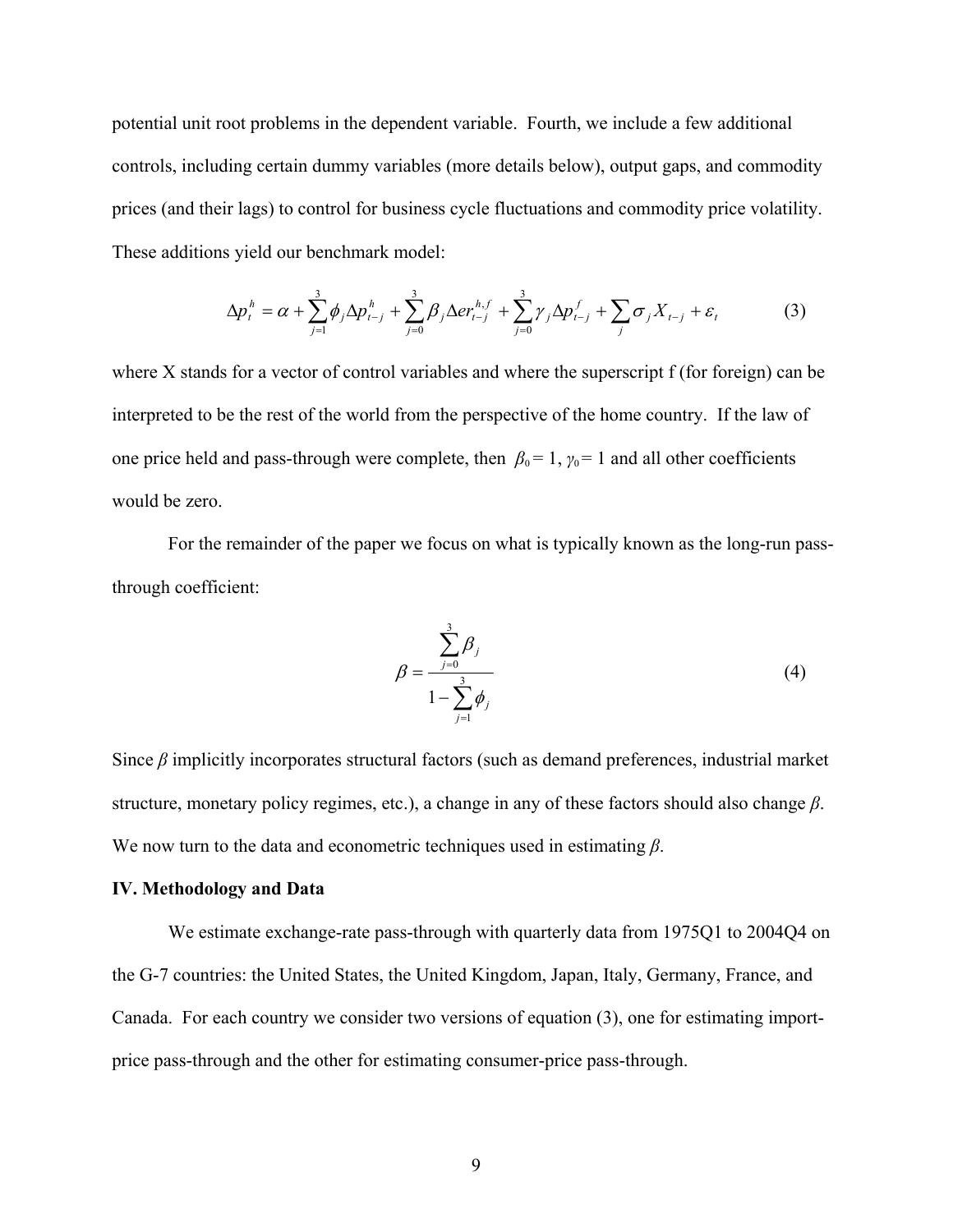We customize the control variables in equation (3) for each country, recognizing differences across the countries' economies. Specifically, for each country, whether examining import prices or consumer prices, we begin by using an algorithm developed by Hendry and Krolzing (2001) on the first 15 years of data (i.e. 1975Q1-1989Q4) to select the appropriate specification for the control variables and the lagged dependent variables. $6$  This algorithm proceeds as follows: first, it estimates the general unrestricted model and tests it for congruence (i.e., white-noise residuals, constant parameters). Second, it implements multiple reduction paths simultaneously. Third, it tests whether each resulting specification is congruent and, if so, continues implementing reductions and testing for congruence until an incongruent specification is found. At this time, the immediately preceding specification is designated as a final model. Finally, it assembles all of the final models from the different reduction paths and selects the one that encompasses all others.<sup>7</sup> The independent variables chosen by the Hendry and Krolzig algorithm for each country's import-price pass-through and consumer-price pass-through are found in Appendix 1. As shown here, the selected control variables vary substantially across the countries in our sample, which suggests that fitting one version of equation (3) to all countries might not be appropriate. Most other cross-country studies examining pass-through invoke a one-model-fits-all approach and, therefore, may neglect important cross-country differences.

After choosing the import-price pass-through model and the consumer-price pass-through model for each country, we estimate them over two 15-year sub-samples, 1975Q1-1989Q4 and 1990Q1-2004Q4. Then we use Wald tests to see if there are statistically-significant changes to the pass-through process over these two sample periods. However, to more precisely gauge

 $\overline{a}$ 

<sup>&</sup>lt;sup>6</sup> We also tried applying the Hendry and Krolzig algorithm to the full sample and found roughly similar results.

 $^7$  For a more detailed discussion of the algorithm and its properties, see Hendry and Krolzig (2005) or Granger and Hendry (2004).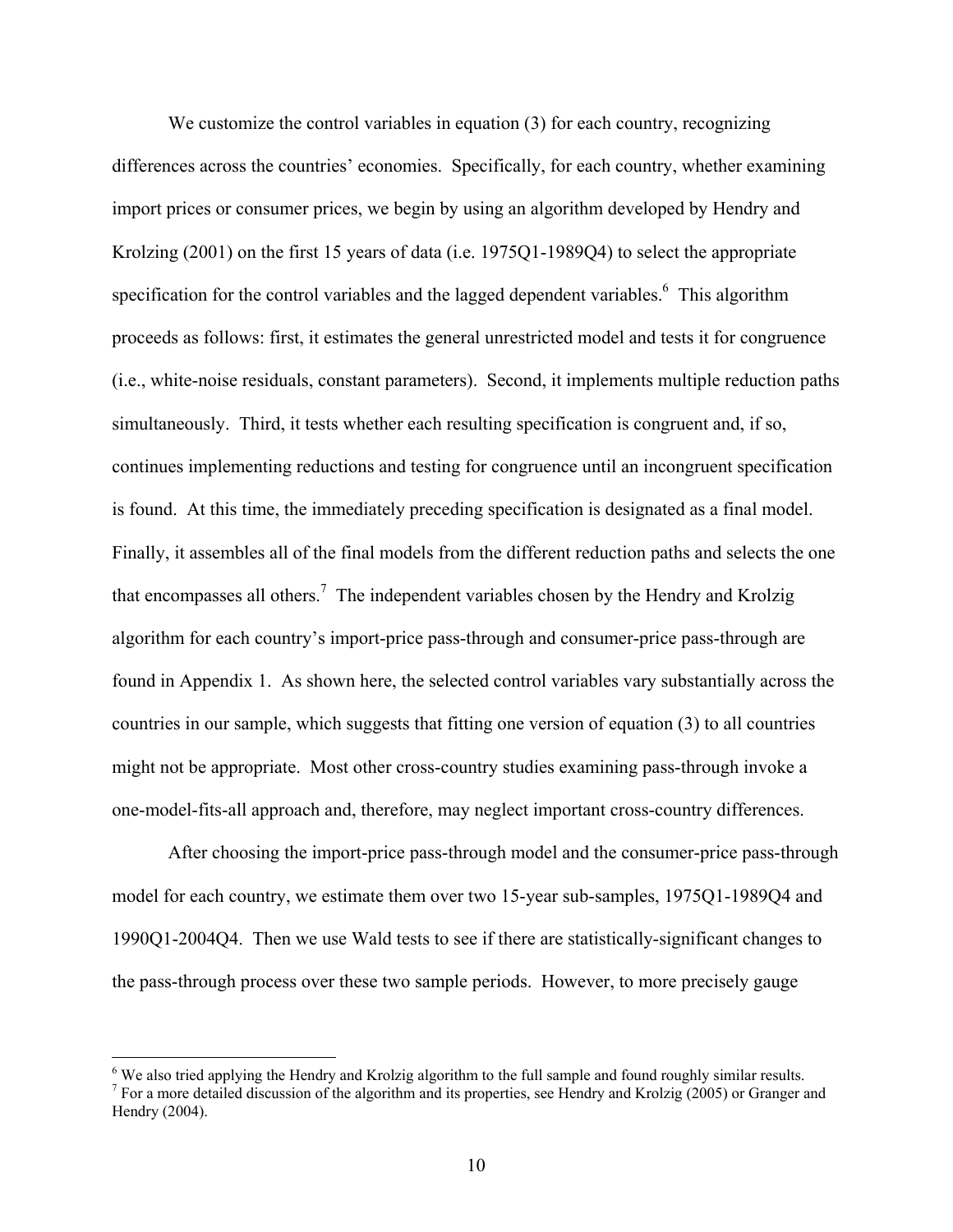when the pass-through processes might have changed we also employ 15-year sample regression windows that are rolled forward one quarter at a time.

Table 1 provides summary statistics for import-price inflation, consumer-price inflation and the exchange rate for each country in our sample.<sup>8</sup> Over our sample, average quarterly import-price and consumer-price inflation were both the largest in Italy, while Japan and Germany had the lowest average rates of import-price and consumer-price inflation, respectively. Inflation volatility tended to be much higher for import prices than for consumer prices. Note that for the price series reported here and used in our regressions we try to choose indexes that excluded primary raw commodities because of their marked volatility.<sup>9</sup> Because this type of series was not available for Japan, we construct our own index by subtracting off the import price of petroleum, coal, and natural gas from the total merchandise import price index. For Italy, France, and Canada, we splice together import price data from different databases, because of data constraints.

 Our exchange rate indexes are constructed by aggregating the rates of change of a country's nominal exchange rate with each of 35 countries, using bilateral import weights. The indexes are quoted in local currency units per unit of foreign currency, meaning that increases (decreases) in this index correspond to depreciations (appreciations).<sup>10</sup> A similar construction is followed in building our foreign price indexes, which use headline consumer-price indices from 35 countries.11 As shown in Table 1, on average, all countries experienced quarterly

<sup>&</sup>lt;sup>8</sup> See Appendix 2 for sources of the import and consumer price data.

<sup>&</sup>lt;sup>9</sup> When it was not possible to find a price index that excluded all primary raw commodities, our inclusion of commodity price indexes as independent variables should mitigate some of the noise generated by these sectors.  $10$  This is the methodology described in Loretan (2005).

<sup>&</sup>lt;sup>11</sup> For import-price pass-through, we would have preferred using export price indices, but we instead chose CPIs because they are available for many more countries and in longer time series.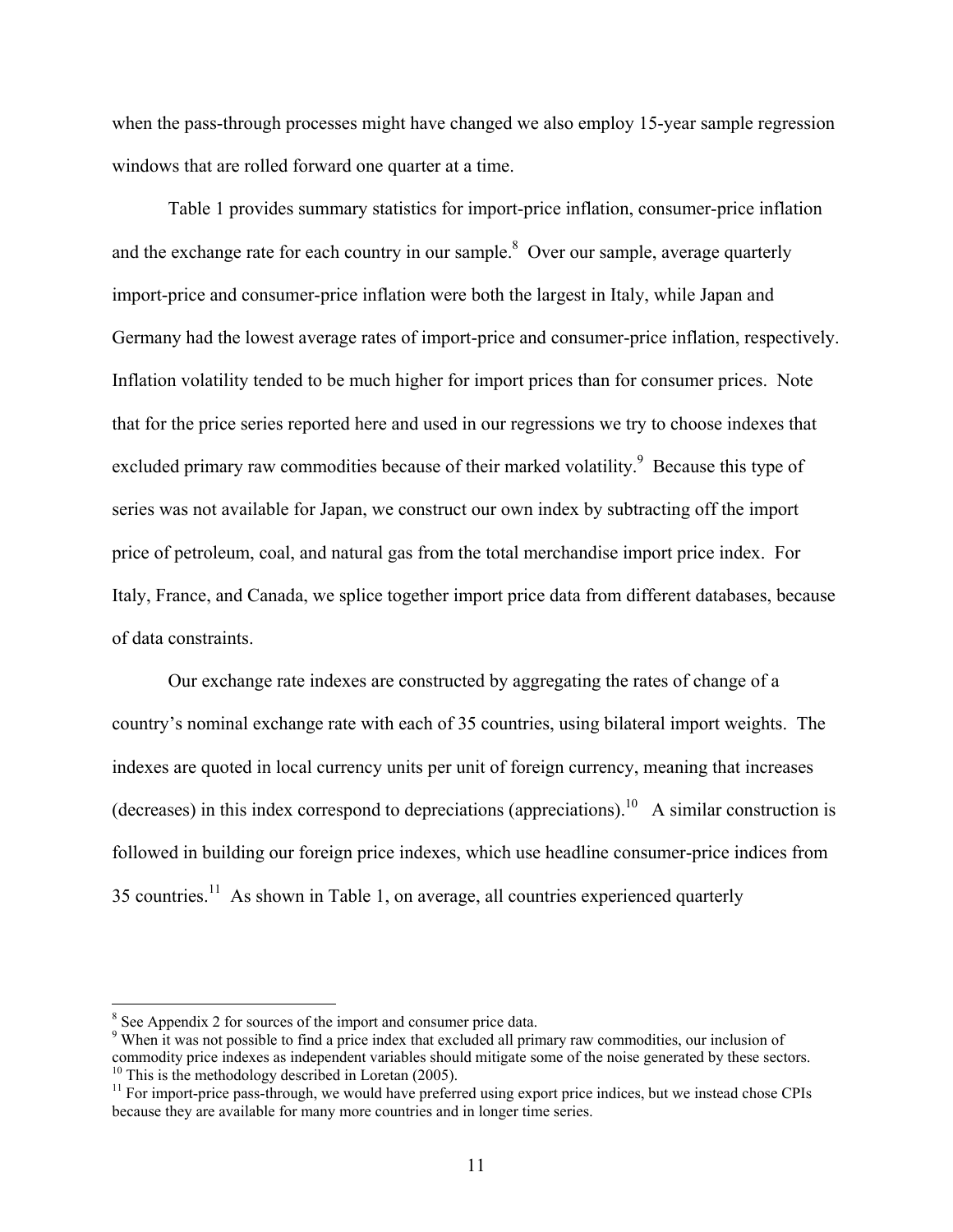appreciations over the entire sample period, with exchange-rate volatility being the highest for Japan and lowest for Canada.

 The additional independent variables are those commonly used in the literature. The output gaps are based on potential GDP measures that are constructed from a Hodrick-Prescott (1997) filter. Commodity prices are the IMF's index of non-fuel primary commodity prices, and oil prices are West Texas Intermediate crude oil prices. Both of these series are expressed in U.S. dollars, allowing the exchange rate coefficient in equation (3) to pick up changing passthrough from these commodity prices to the dependent variable.<sup>12</sup> And, we include tax dummies for Canada, Japan, and the U.K. to control for changes in indirect tax policies that affect consumer prices, as well as a German reunification dummy.

### **V. Results**

1

 This section is divided into two parts. First, we report the estimates of import-price passthrough; then we present the estimates of consumer-price pass-through. Our analysis suggests that pass-through has declined, whether measured at the import or consumer price level.

### *V.1 Pass-through to Import Prices*

 Table 2 summarizes our results for exchange-rate pass-through to import prices in the G-7 countries. Between the 1975-1989 period and the 1990-2004 period, the sensitivity of import prices to movements in exchange rates decreased numerically in all of the countries we survey. Canada is the only country with almost complete pass-through; however, we believe this largely reflects problems with Canadian import price data. Specifically, Canadian import prices are constructed as the weighted average of the producer prices of several of its large trading partners converted into Canadian dollars. The use of exchange rates to create the Canadian import price

 $12$  Estimates for the average G-7 pass-through coefficients across the two samples are roughly unchanged if one uses local currency prices for these commodities.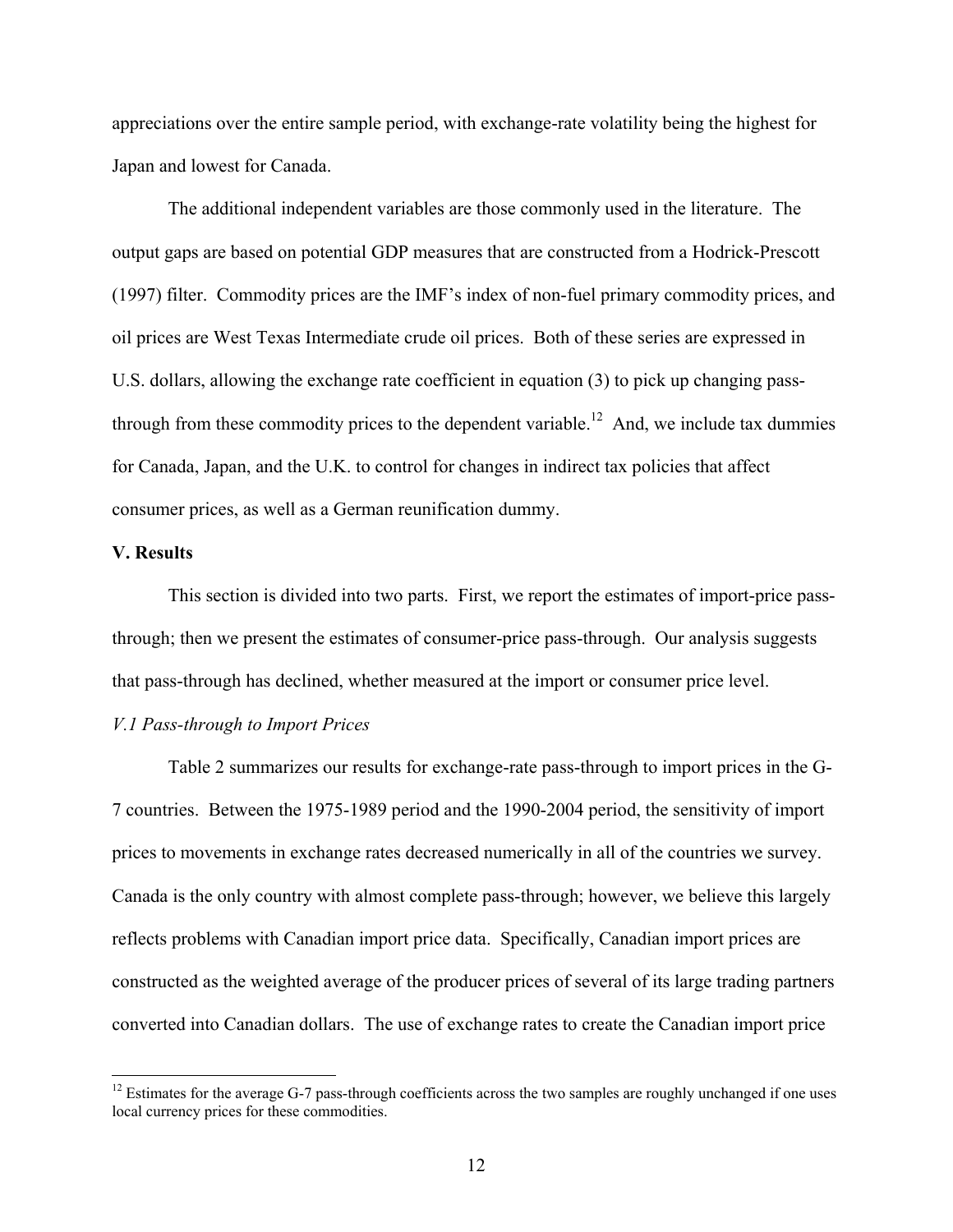biases upwards the estimate of Canadian import-price pass-through, allowing it to exhibit almost complete pass-through in both 15-year samples.

Excluding Canada, the exchange-rate sensitivity of import prices fell about 0.27 on average across our sample of countries, from 0.67 in the 1975-1989 period to 0.41 in the 1990- 2004 period. This means that while a 10 percent depreciation of a given country's currency translated into almost 7 percent higher import prices in the late 1970s and throughout the 1980s, more recently this depreciation would mean less than 4 percent higher import prices.

 The fall in import-price pass-through shown in Table 2 is statistically significant for 3 out of the 7 countries in our sample, as noted by the asterisk in column 3. Specifically, the United States (10 percent significance level), Japan (1 percent), and France (1 percent) experience statistically-significant reductions in import-price pass-through between the two 15-year samples. These are also the countries with the largest declines in the time-varying estimates of first-stage pass-through reported in Sekine (2005).

 Figure 2 illustrates our pass-through estimates for the G-7 countries as the sample period is rolled forward in time. The rolling estimates of import-price pass-through for the United States are shown in the top-left panel. The shaded areas around the estimate indicate the 95 percent confidence interval. The first observation which lies above 1989 (on the horizontal axis) corresponds to our earliest 15-year sample (i.e. the 1975-1989 period as reported in Table 2). For this period exchange-rate pass-through to U.S. import prices was about 0.66, slightly above previous estimates (see Goldberg and Knetter  $(1997)$ ).<sup>13</sup> However, in the latest 15-year sample, which is reported as 2004:Q4 on the horizontal axis (i.e. the 1990-2004 period reported in Table 2), the exchange-rate sensitivity of U.S. import prices has fallen to 0.32, close to those obtained

 $\overline{a}$ 

<sup>&</sup>lt;sup>13</sup> Goldberg and Knetter (1997) state that "a price response equal to one half the exchange rate change" was at that time "near the middle of the distribution of the estimated responses for shipments to the U.S."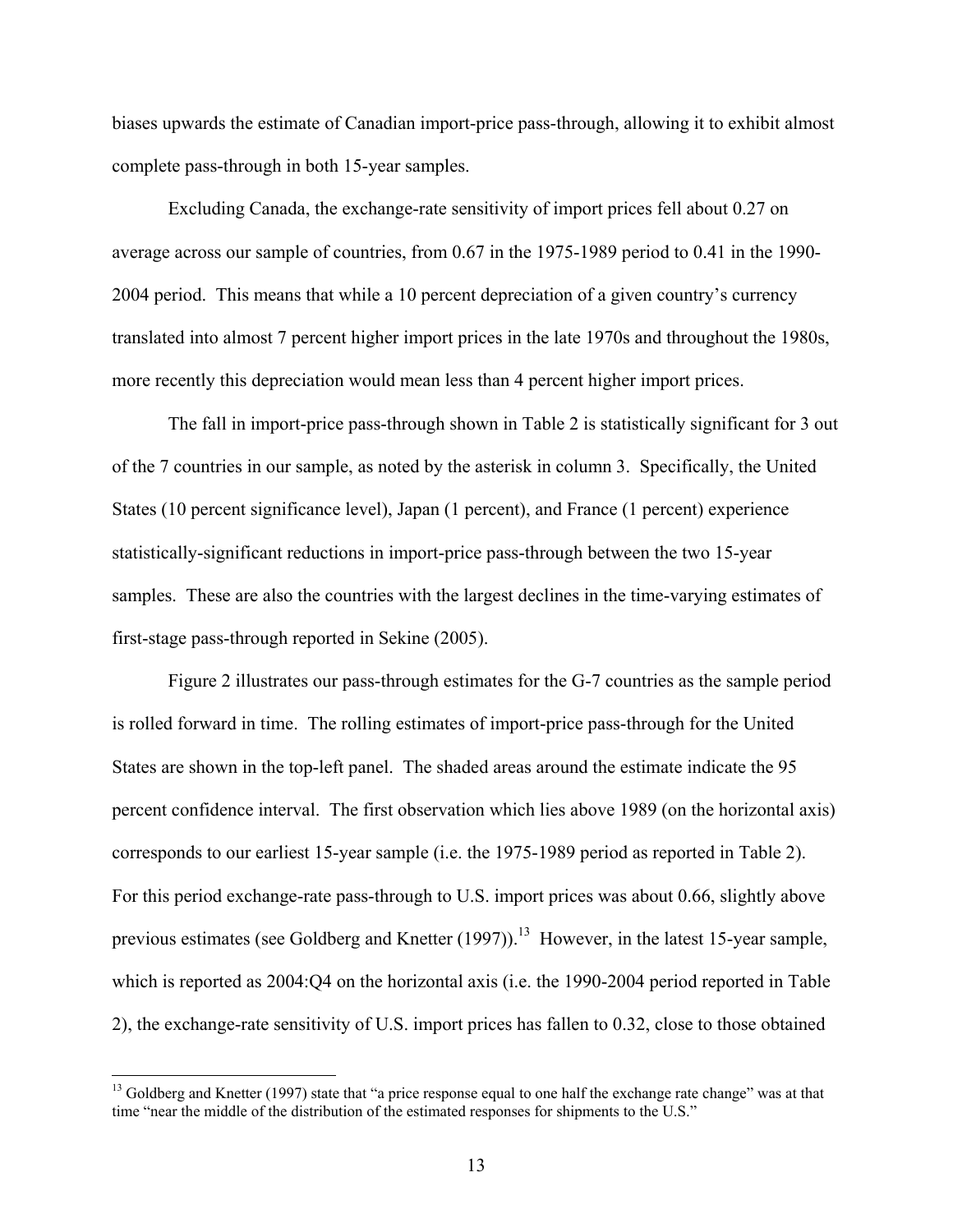by Olivei (2002) and Marazzi, Sheets, Vigfusson et al (2005). The pass-through estimate appears to trend down throughout the sample. However, interestingly, it appears to fall sharply during the 1996-98 period, after which the estimate trends down even faster than before. These results are similar to those obtained by Marazzi, Sheets, Vigfusson et al. (2005) and hint at a hypothesis suggested first by these authors. That is, the 1997 Asian financial crisis may have played a role in the reduction of import-price pass-through. In their paper, the authors take care to run several robustness tests. One is to consider different sample windows of 5 and 10 years, in addition to a 15-year window. These robustness tests also suggest that the pass-through process changed at about the time the 1997 Asian financial crisis rolls into the sample window. These robustness tests are important, because without them it is not clear whether a change in the passthrough estimate reflects the new quarters of data entering the sample or the old quarters of data dropping out of the sample. As a result, the fact that around 1997, no matter the size of the sample window, the decline in U.S. import-price pass-through sped up suggests that it is the former.

Looking at rolling estimates of import-price pass-through in other industrialized countries we find more evidence that the Asian crisis may be a watershed event in the decline in importprice pass-through. The United Kingdom's import-price pass-through is featured in the topright panel. In the late 1970s and 1980s, the exchange-rate sensitivity of U.K. import prices was near 0.8. It remained stable until about the 1996-98 period, after which it began trending down to under 0.6 in the most recent 15-year sample. France's import-price pass-through (top-right panel of the continuation of figure 3) exhibits this feature even more clearly. French importprice pass-through was about 0.5 and stable through 1996; in 1997, the estimate takes a dive to below 0.2 by the 15-year sample ending in 2000, after which it remains fairly stable. This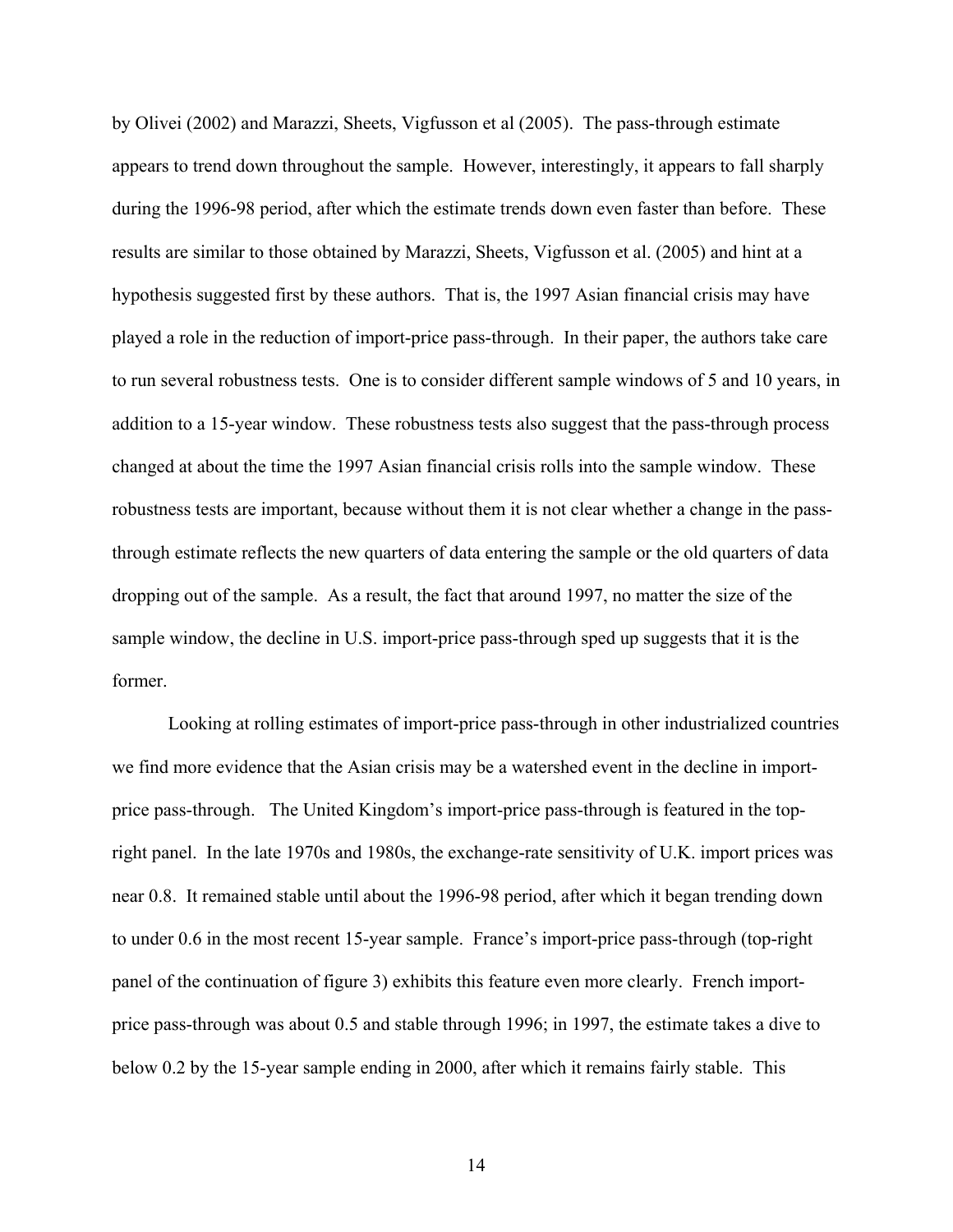similar pattern across the United States, the United Kingdom, and France suggests that the fall in import-price pass-through is not a relic of changes to the data construction methodology of import prices, as some observers believe. That said, that import-price pass-through began to fall markedly around 1997 does not preclude the possibility that this is due to increased local currency pricing or increased cross-border production arrangements or any other of the theoretical possibilities suggested in the literature review. It simply points out an event around which the fall in pass-through may have begun to coalesce. By signaling the beginning of a change in the underlying industrial structure of several key manufactured goods industries, it is possible that this defining event has had lasting effects on price-setting behavior which we can observe in estimates of import-price pass-through.

Of note, nevertheless, is that Japan, a country that has very close economic ties to those countries directly involved in the Asian financial crisis, did not exhibit the same decrease in import-price pass-through around 1996-98. Still, while the timing may not coincide with those of the U.S., the U.K, and France, Japan's import-price pass-through has shown the largest fall among our sample of countries. Specifically, we estimate that Japanese import-price passthrough fell about 0.53 between the earliest and latest 15-year sample. This roughly coincides with the change in the estimate for import-price pass-through reported in both Campa and Goldberg (2004) and Otani, Shiratsuka, and Shirota (2005). The latter paper does several robustness tests and also estimates import-price pass-through for 8 Japanese import sectors. Importantly, when primary commodities are excluded from the dependent variable, the fall in import-price pass-through is much smaller, but still statistically significant. The authors then decompose this decline in overall import-price pass-through into contributions from compositional changes to the Japanese import basket (as in the Campa-Goldberg hypothesis) and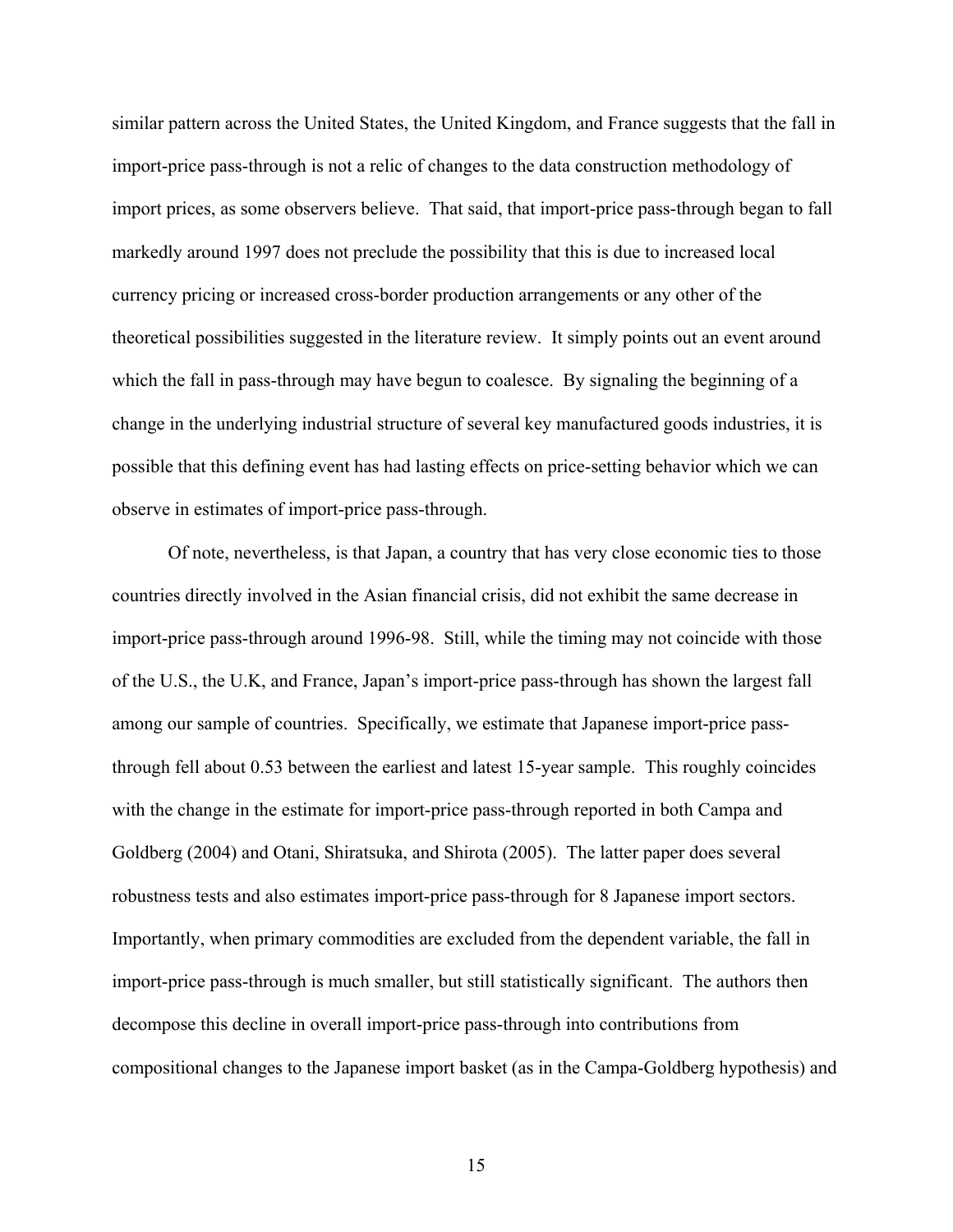into contributions from declines in the pass-through to sectoral import prices. They find that only about 15 percent of the decline in import-price pass-through can be attributed to changes in the composition of the Japanese import basket.<sup>14</sup> Instead, the majority of the decline is due to lower pass-through to sectoral import prices themselves, particularly the metals, chemicals, and machinery sectors.

Finally, although German and Italian import-price pass-through decreased numerically between our earliest and latest 15-year samples, the reduction is neither statistically nor economically significant. German import-price pass-through is remarkably low and stable at about 0.35. In fact, it registered the lowest level of pass-through in the early 1970s and 1980s among our sample of countries. In the last 15 years, France now records the lowest level of import-price pass-through. Nevertheless, with an already low level of pass-through, it is not too surprising that German import-price pass-through did not fall very much, specifically about 0.09. This estimate for the change in pass-through is about in line with the estimated decrease reported in Campa and Goldberg of about 0.04.

### *V.2 Pass-through to Consumer Prices*

 $\overline{a}$ 

 Just as we saw with import-price pass-through, there is a general downward trend in the estimate of consumer-price pass-through in industrialized countries. A cursory look at Figure 3 shows that consumer-price pass-through declined in 6 of the 7 countries in our sample. The 95 percent confidence bands, the shaded areas, are much larger than those found for our importprice pass-through estimates, but we still find significant declines in consumer-price passthrough for two countries: Italy and France.

 $14$  This is similar to the one-third contribution from compositional changes that Marazzi, Sheets, Vigfusson et al (2005) attribute to the fall in U.S. import-price pass-through.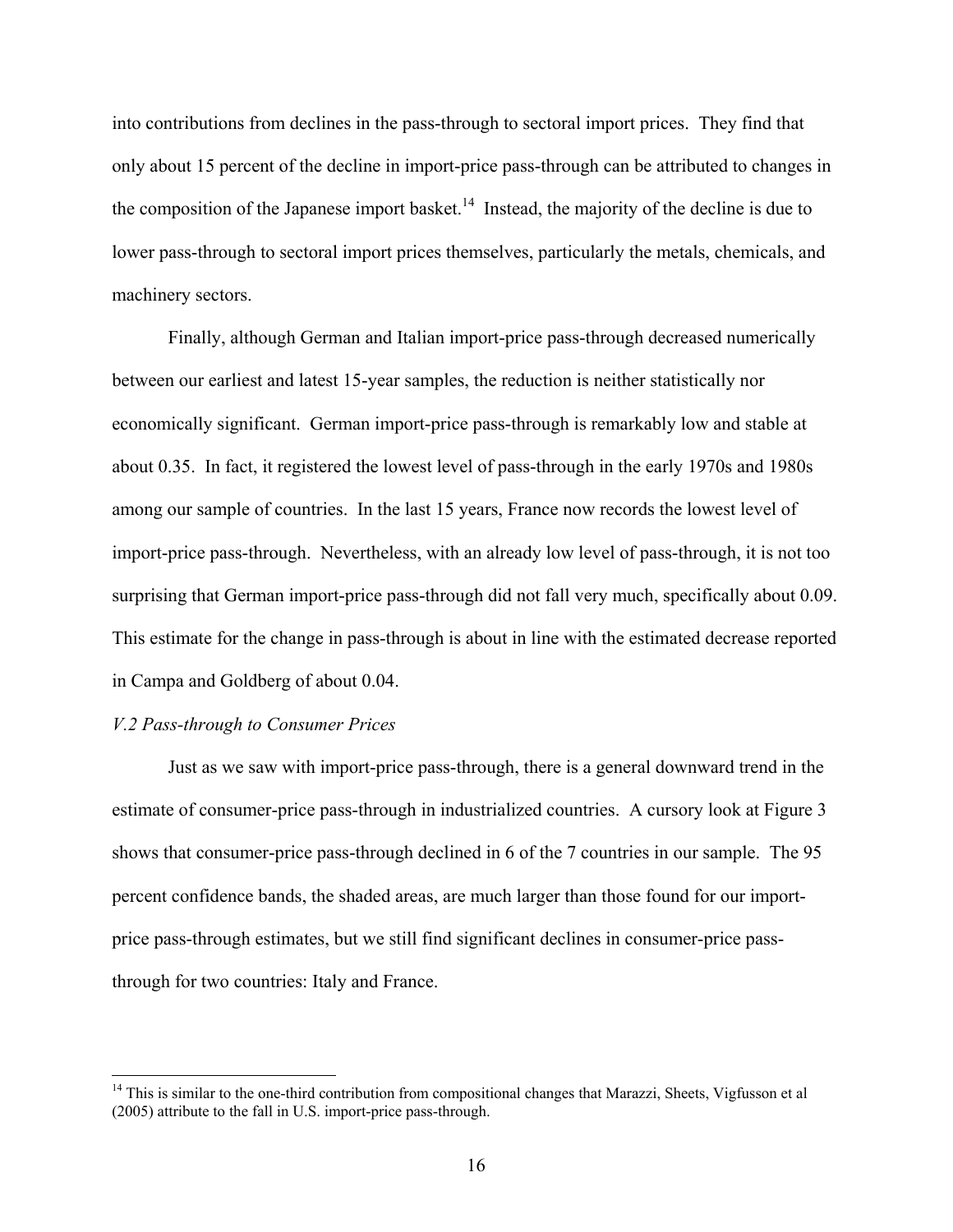The explicit estimates of consumer-price pass-through for the first and second sample periods are reported in Table 3, along with the change in the pass-through between the two periods. Italy has the largest decline, at nearly 0.4, while we estimate the French decline near 0.3. Wald tests for these two countries indicate these reductions in pass-through are statistically significant. For most other countries we find smaller declines in consumer-price passthrough. In Germany, pass-through remained roughly flat. Overall, the average pass-through declines from 0.14 to zero.

 These estimates of pass-through to consumer prices are consistent with other empirical studies. Just as in Gagnon and Ihrig (2004) we find pass-through falls for all G-7 countries except Germany. They find more significant falls than in this analysis, potentially reflecting the fact that they divide their sample periods at monetary policy break points for each country. That is, the literature attributes a credible, anti-inflationary monetary policy regime with low passthrough and Gagnon and Ihrig's first sample period is solely prior to the establishment of credible, anti-inflationary regimes; whereas, our decision to break the samples equally into 15 year periods causes our first sample period to be a mixture of monetary policy regimes.

 An interesting country in our sample is the United Kingdom. The sterling depreciated by roughly 20 percent (a.r.) between 1992 and 1993. Looking at Figure 3 one sees that our estimate of pass-through fell from over 0.1 to near zero prior to this episode and, hence, the impact of this depreciation on consumer prices was minimal. However, if pass-through had not fallen consumer prices would have jumped up by over 2 percent. In 1996-97 there was a 15 percent appreciation in the sterling; with low pass-through, consumer-price inflation again did not react. For more analysis of these two large swings in the pound and the minimal impact on consumer prices one can turn to Cunningham and Haldane (1999).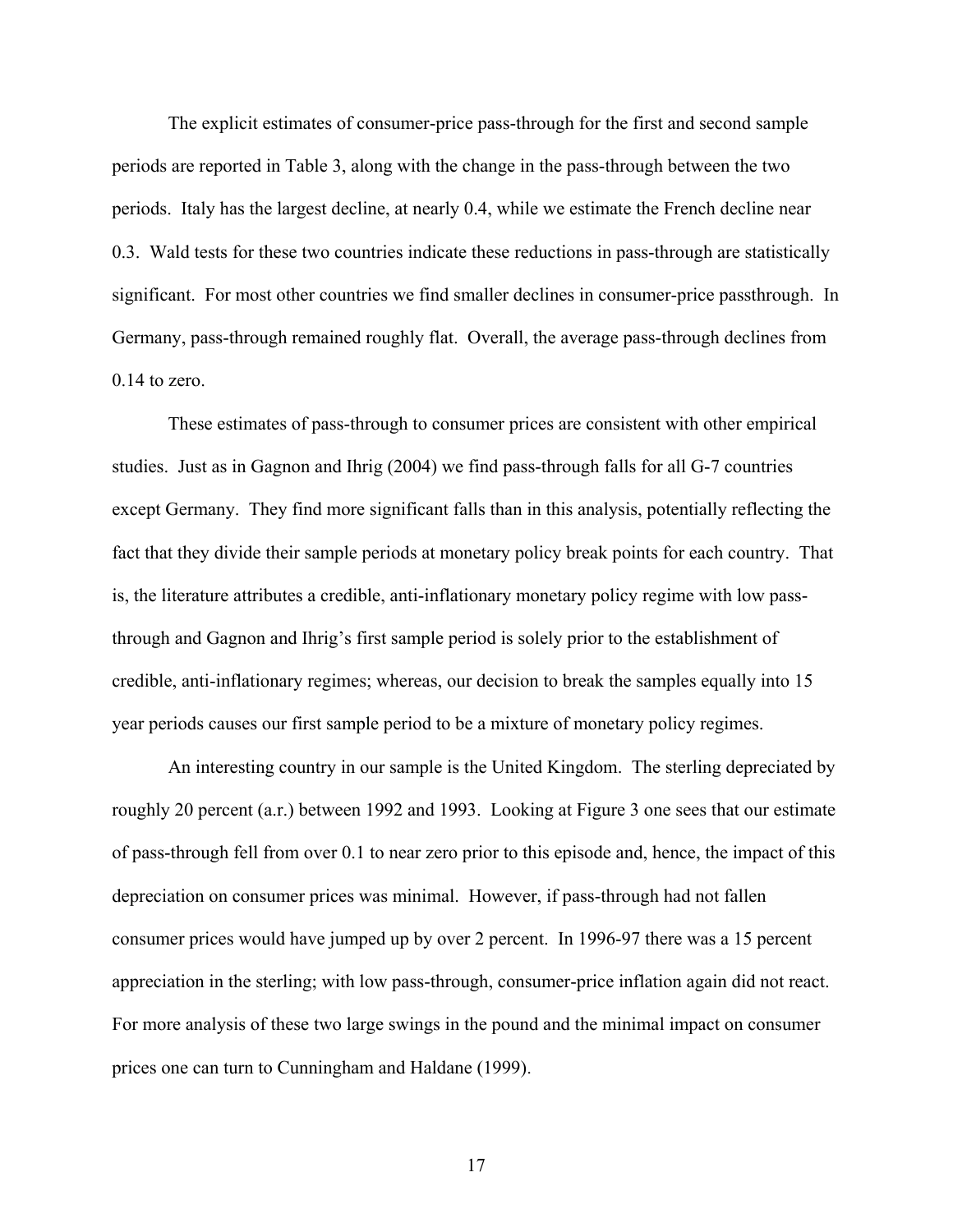Our near zero estimate of Canadian consumer-price pass-through in both sample periods is consistent with numerous Bank of Canada studies.<sup>15</sup> These studies, which are typically based on Phillips curve models, suggest that the pass-through essentially fell to zero around 1983. We have an estimate of 0.05 in the first sample period and -0.09 in the second sample period, neither of which is statistically different from zero. As an aside, a more recent study by Leung (2003) examines the impact of exchange-rate movements on total Canadian consumer prices as well as several components of the index. He finds it is possible that offsetting changes in the subindexes lead to little impact at the aggregate level.

### **IV. Conclusion**

<u>.</u>

 Our analysis finds a decline in import-price and consumer-price pass-through for almost all of the G-7 countries. For about half of these countries the decline in each type of passthrough is significant. The fact that exchange-rate pass-through to both consumer and import prices has fallen within the same time frame and the fact that part of the consumption basket is imported begs the following question: *How much of the fall in consumer-price pass-through is explained by the decline in import-price pass-through?* 

Existing work on this question is mixed. Some argue that imports are too small of a share of the consumer price basket to have a significant impact on the decline in consumer-price passthrough. But, given that imports are over 40 percent of consumption for the majority of the G-7 countries we believe a more thorough analysis is necessary. Looking at our results, we find some countries, such as France and the United Kingdom, where the declines in import-price and consumer-price pass-through are similar in magnitude, suggesting that reductions in import-price pass-through might explain most of the change in consumer-price pass-through.

<sup>&</sup>lt;sup>15</sup> Many of the Bank of Canada studies are summarized in Longworth (2002).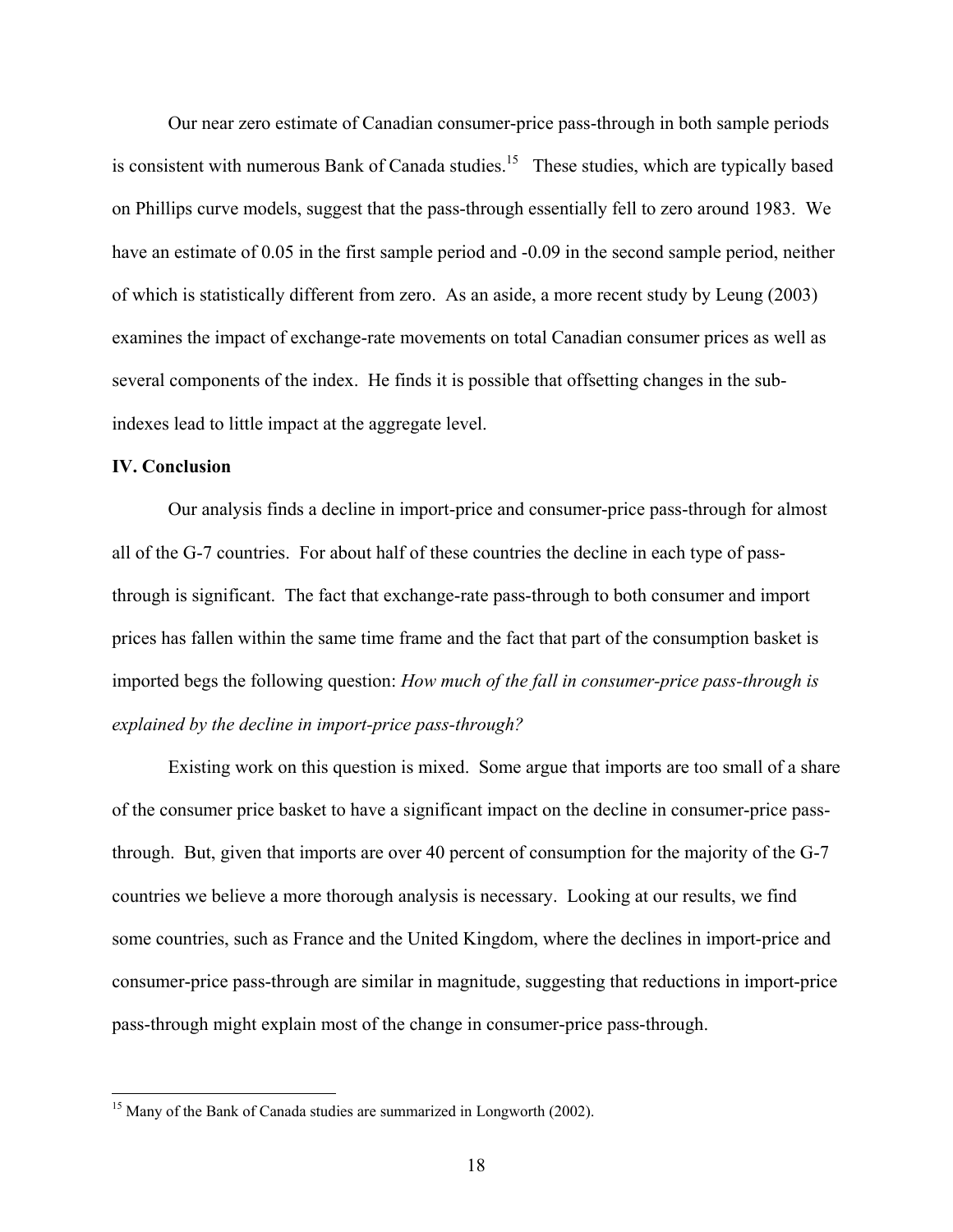For other countries the declines in import-price and consumer-price pass-through are not so closely related. For example, the fall in Italian import-price pass-through of about 0.15 is much too small to explain the 0.4 decline in consumer-price pass-through. But, noting that consumer-price pass-through is also influenced by second stage pass-through one should consider how this changed over the sample periods as well. Table 4 displays the correlation between import price inflation and consumer price inflation in the two samples; these correlations serve as rough proxies for second-stage pass-through. As shown, the correlation is smaller in the second sample period for all G-7 countries and, Italy experienced one of the larger reductions in its correlation. Indeed, the BIS (2005) and Sekine (2005) present evidence suggesting second-stage pass-through has declined over time for the G-7 countries. This suggests that for Italy, the decline in import-price pass-through along with the decline in secondstage pass-through might be able to explain its estimated decline in consumer-price pass-through.

It should be noted that a cross-country study by McCarthy (2000), using a vector autoregressive model, finds that exchange rate shocks have modest effects on consumer-price inflation (including effects through import prices). So, in general, explaining the decline in consumer-price pass-through cannot rely solely on changes in first and second stage passthrough. A perfect example of this point is Germany. German consumer-price pass-through increased slightly between our two sample periods, even in the face of a decline in the responsiveness of import prices to exchange rate movements. Worse, table 4 suggests that second-stage pass-through fell sharply in Germany. This suggests that something else must be at work keeping consumer-price pass-through from falling. One answer might be that pass-through of exchange rates to the consumer prices of domestically-produced goods (i.e. tradables and nontradables), as opposed to the consumer prices of imported goods, rose.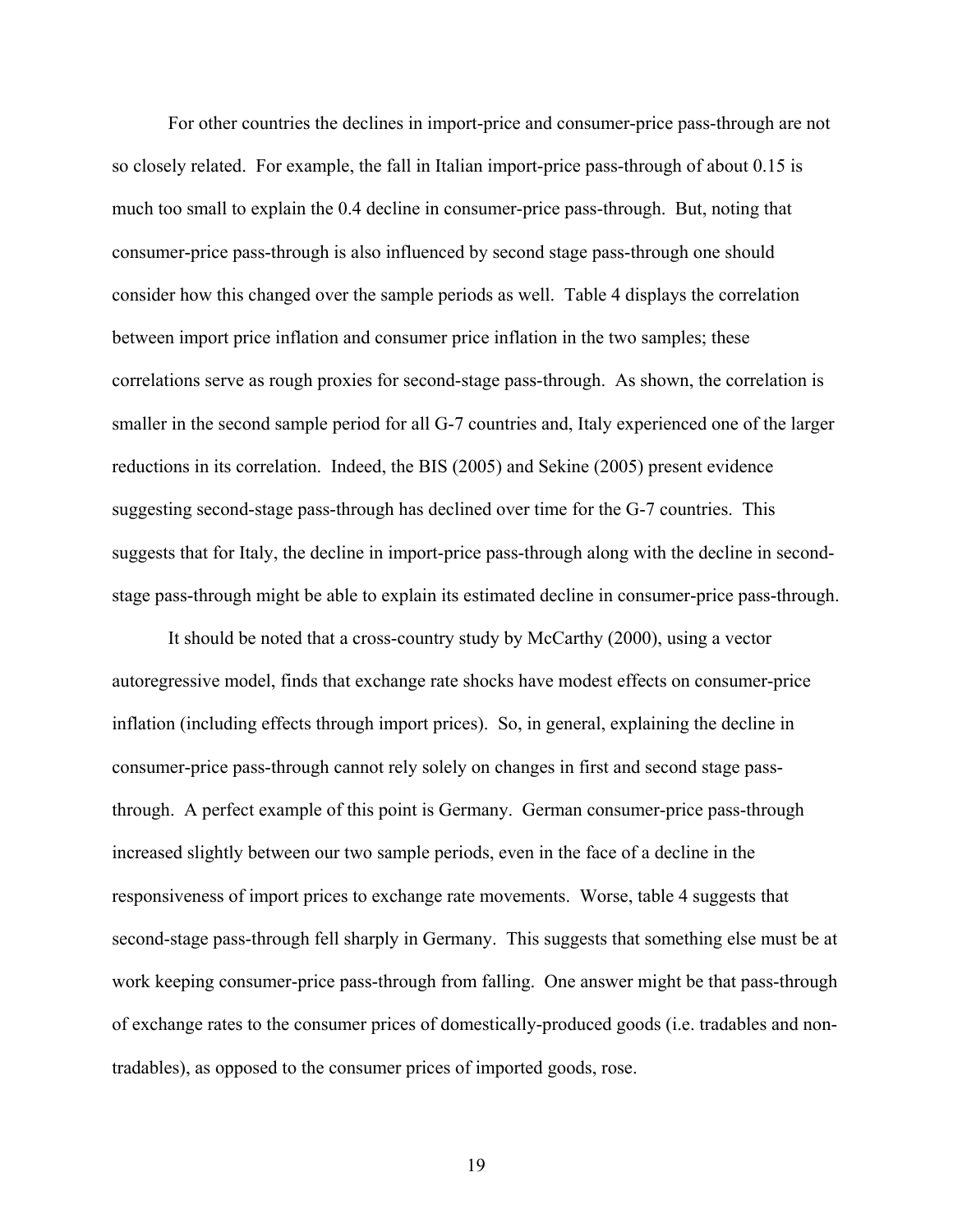As illustrated by the different countries in our sample, there is not a simple answer to what drives changes in consumer-price pass-through. More research is needed on this issue to fully understand first-stage, second-stage and consumer-price pass-through.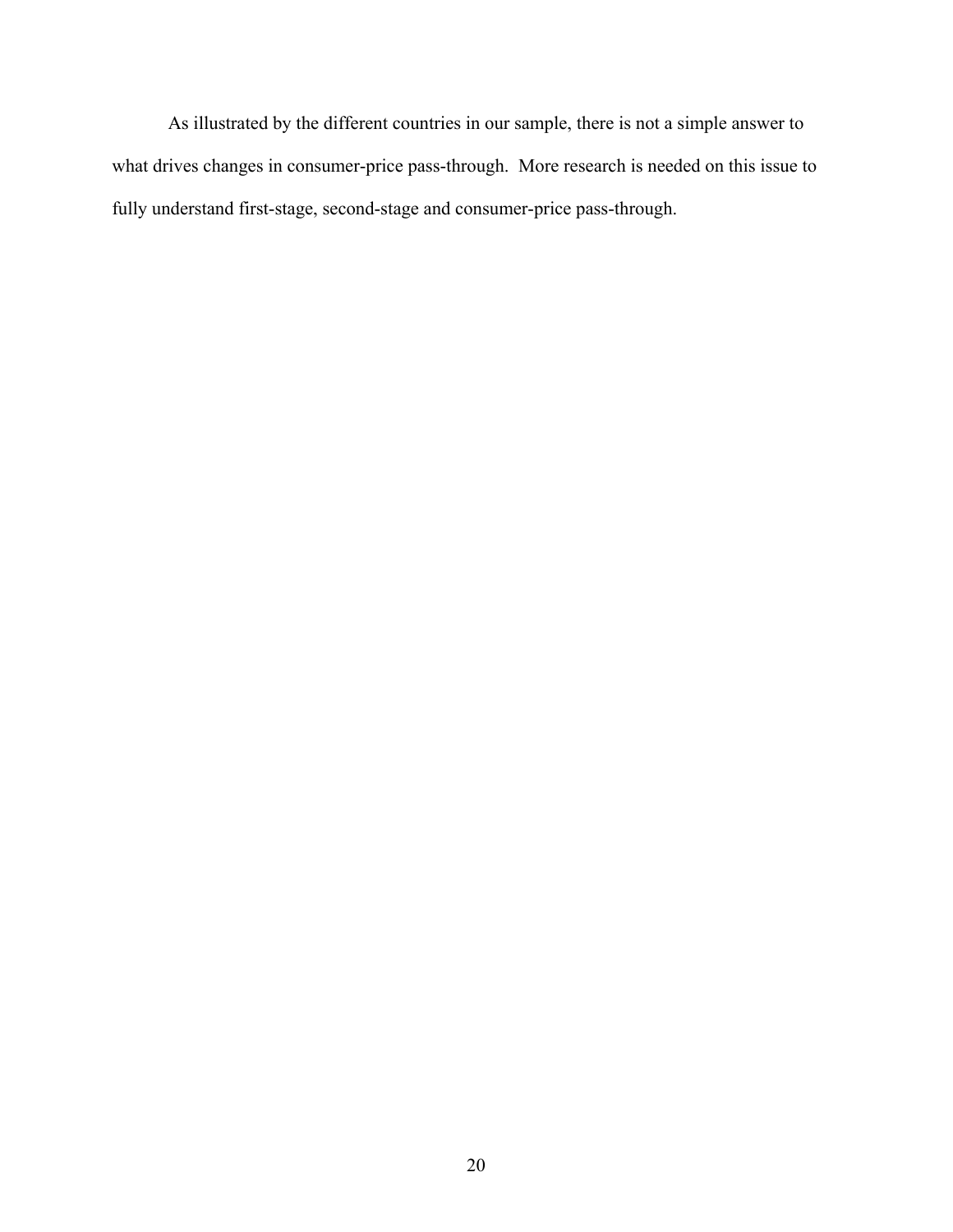### **VII. References**

Alesina, A. et al., 2001, "Defining a Macroeconomic Framework for the Euro Area," CEPR, London.

Askoy, Y. and Y. Riyanto, 2000, "Exchange Rate Pass-Through in Vertically Related Markets," *Review of International Economics*, 8, No. 2, 235-51.

Bacchetta, P. and E. van Wincoop, 2003, "Why Do Consumer Prices React Less than Import Prices to Exchange Rates?" *Journal of the European Economic Association*, 1, No. 2-3, 662-670.

Bodnar, G., B. Dumas, and R. Marston, 2002, "Pass-through and Exposure," *Journal of Finance*, 57, 199-231.

BIS 2005, *75th Annual Report*, Chapter II.

Campa, J. and L. Goldberg, 2002, "Exchange Rate Pass-through into Import Prices: A Macro or Micro Phenomenon?" NBER Working Paper 8934, May.

Campa, J. and L. Goldberg, 2004, "Exchange Rate Pass-through into Import Prices," CEPR Discussion Paper 4391, May.

Choudhri, E., Famqee, H. and D. Hakura, 2005, "Explaining the exchange rate pass-through in different prices," *Journal of International Economics*, 65, No. 2, 349-374.

Clarida R., J. Gali, and M. Gertler, 1998, "Monetary policy rules in practice: some international evidence," *European Economic Review*, 42, 1033-1067.

Cunningham A, and A. Haldane, 1999, "The monetary transmission mechanism in the United Kingdom: pass-through and policy rules," Manuscript, Bank of England.

Devereux, M. B. and C. Engel, 2001, "Endogenous Currency of Price Setting in a Dynamic Open Economy Model," NBER Working Paper 8559, October.

Dornbusch, R., 1987, "Exchange Rate and Prices," *American Economic Review* 77, 93-106.

Frankel, J., D. Parsley and S. Wei, 2005, "Slow Pass-through Around the World: A New Import for Developing Countries?," NBER Working Paper 11199, March.

Gagnon, J. and J. Ihrig, 2004, "Monetary Policy and Exchange rate Pass-through," *International Journal of Finance and Economics*, 9, 315-338.

Goldberg, P. and M. Knetter, 1997, "Goods Prices and Exchange Rates: What Have We Learned?" *Journal of Economic Literature*, 35, 1243-1272.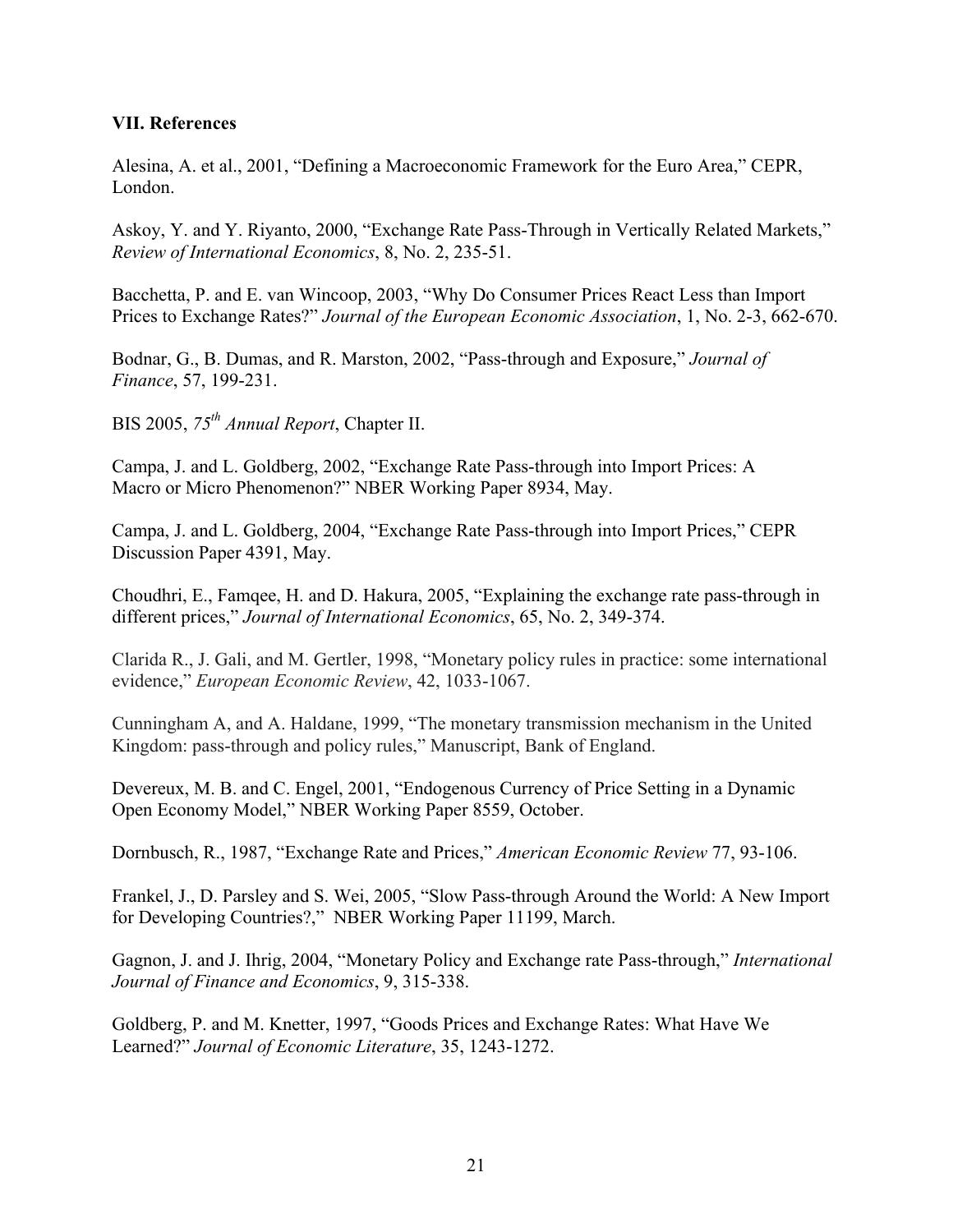Granger, C. and D. Hendry, 2005, "A Dialogue Concerning a New Instrument for Econometric Modeling," *Econometric Theory* 21, No. 1, 278-97.

Gust, C., S. Leduc and R.Vigfusson, 2005, "Trade Integration, Competition, and the Decline in Exchange-Rate Pass-Through," mimeo, November.

Hegji, C., 2003, "A Note on Transfer Prices and Exchange Rate Pass-Through," *Journal of Economics and Finance* 27, No. 3, 396-403.

Hendry, D. and H. Krolzig, 2001, *Automatic Econometric Model Selection Using PcGets*, London: Timberlake.

Hendry, D. and H. Krolzig, 2003, "New Developments in Automatic General-to-Specific Modeling," in B. Stigum (ed.), Econometrics and the Philosophy of Economics, Princeton: Princeton University Press.

Hendry, D. and H. Krolzig, 2005, "The Properties of Automatic Gets Modelling." *The Economic Journal*, 115, C32-61.

Krugman P., 1987, "Pricing to Market When the Exchange Rate Changes," in *Real-financial linkages among open economies*, Eds. S.W. Arndt and J. David Richardson. Cambridge, MA: MIT Press, pp. 49-70.

Leung, D., 2003, "An Empirical Analysis of Exchange Rate Pass-Through into Consumer Prices." Mimeo, Bank of Canada.

Longworth, D., 2002, "Inflation and the Macroeconomy: Changes from the 1980s to the 1990s." *Bank of Canada Review*, Spring.

Loretan, M., 2005, "Indexes of the Foreign Exchange Value of the Dollar." *Federal Reserve Bulletin*, Winter, 1-8.

Mann, C., 1986, "Prices, Profit Margins, and Exchange Rates," *Federal Reserve Bulletin,* 72, 366-379.

Marazzi, M., N. Sheets, R. Vigfusson et al., 2005, "Exchange Rate Pass-through to U.S. Import Prices: Some New Evidence," International Finance Discussion Paper No. 833, April.

McCarthy, J., 2000, "Pass-through of exchange rates and import prices to domestic inflation in some industrialized economies," Staff Reports 111, Federal Reserve Bank of New York.

Olivei, G., 2002, "Exchange Rates and the Prices of Manufacturing Products Imported into the United States," *New England Economic Review*, First Quarter, 3-18.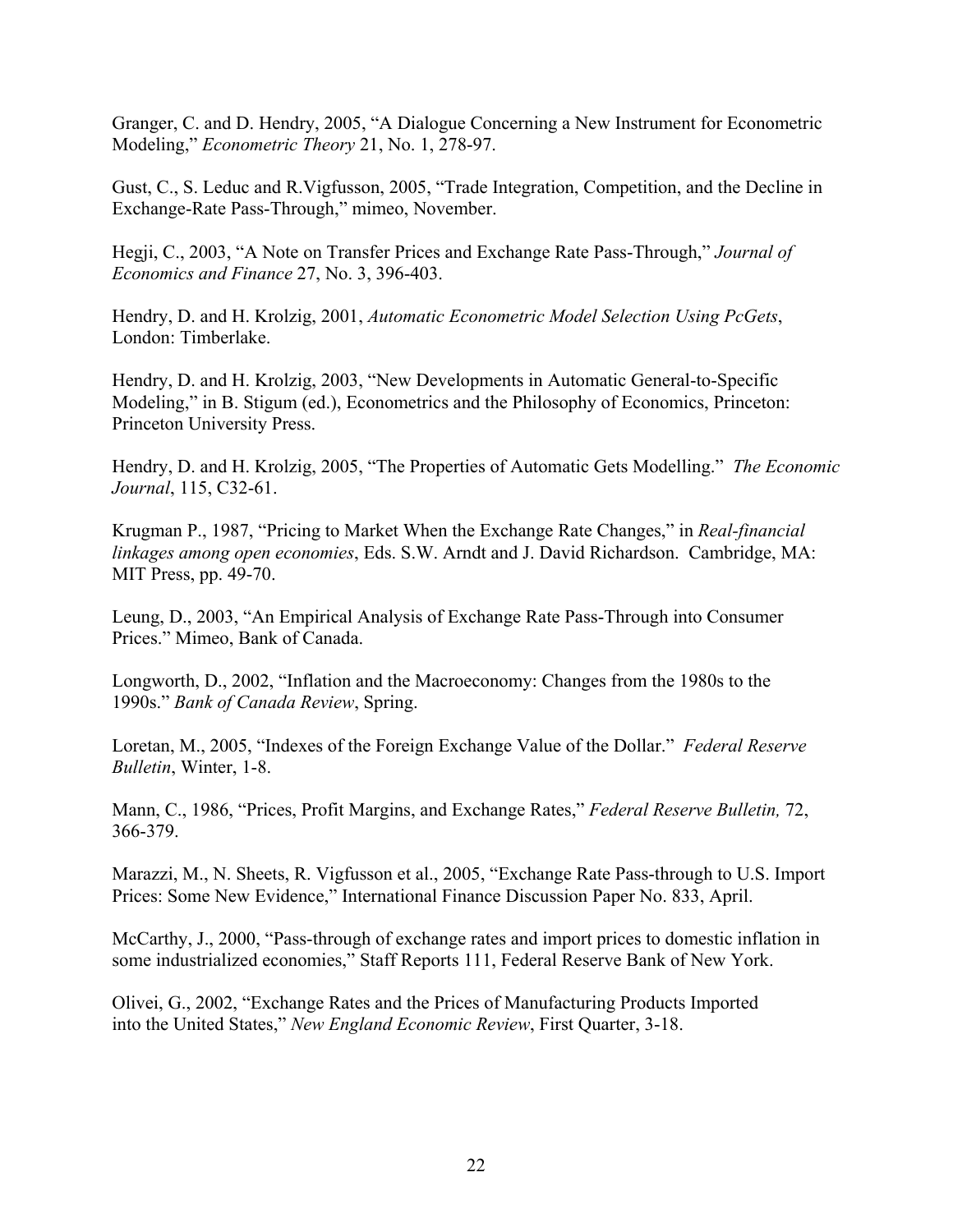Otani, Shiratsuka, and Shirota, 2005, "Revisiting the Decline in the Exchange-Rate Pass-Through: Further Evidence from Japan's Import Prices," IMES Discussion Paper Series No. 2005-E-6, July.

Pollard, P. and C. Coughlin, 2004, "Size Matters: Asymmetric Exchange Rate Pass-through at the Industry Level," Leverhulme Centre Research Paper 2004/13.

Phillips, P., 2005, "Automated Discovery in Econometrics," *Econometric Theory* 21, 1, 3-20.

Rogoff, K., 1996, "The Purchasing Power Parity Puzzle," *Journal of Economic Literature,* Vol 34, No. 2, pp. 647-668.

Sekine, T., 2005, "Time-varying exchange rate pass-through experiences of some industrial countries," BIS, mimeo.

Taylor JB. 2000, "Low inflation, pass-through, and the pricing power of firms," *European Economic Review* 44, 1389–1408.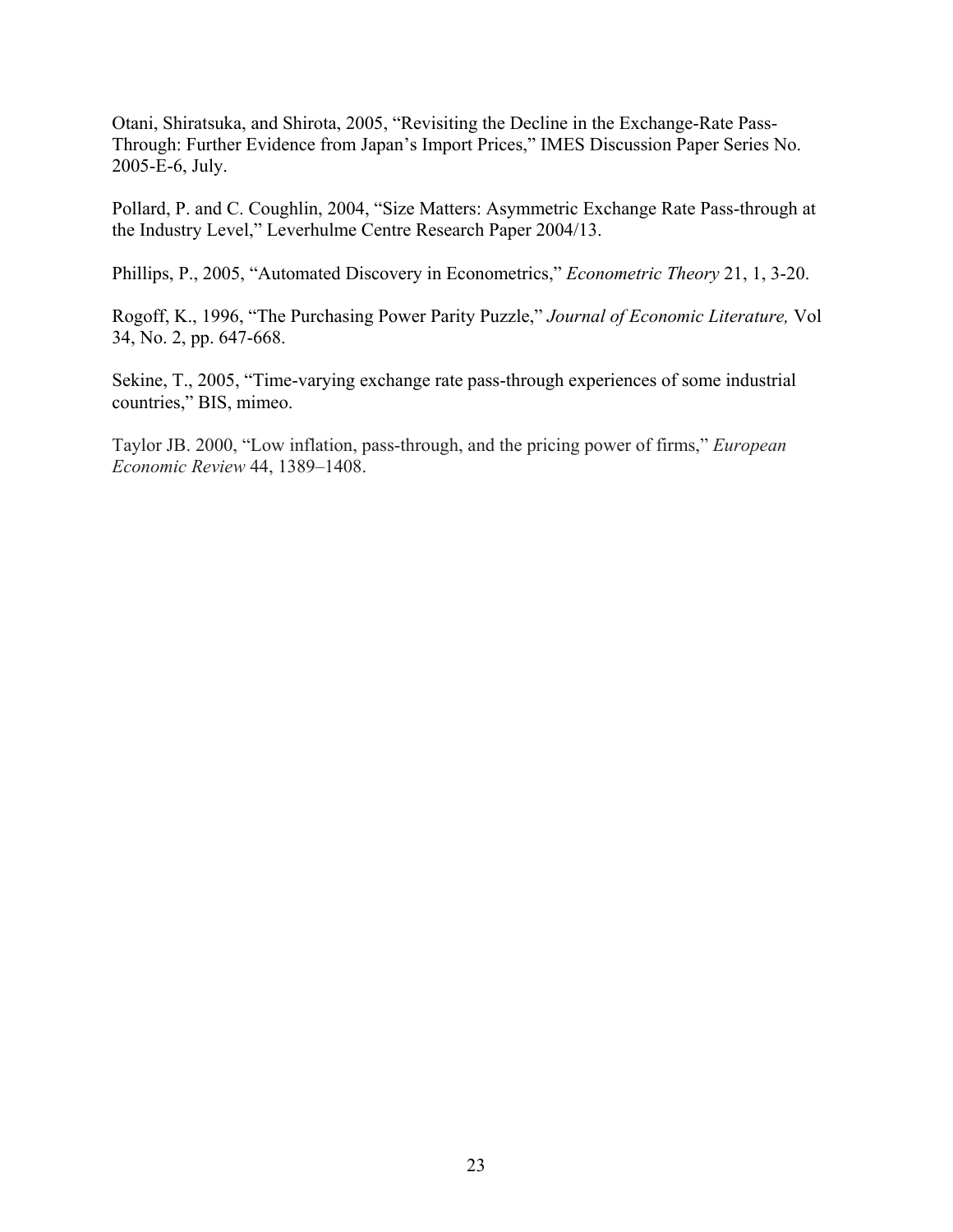**Decline in Headline Inflation for the G-7 Countries**

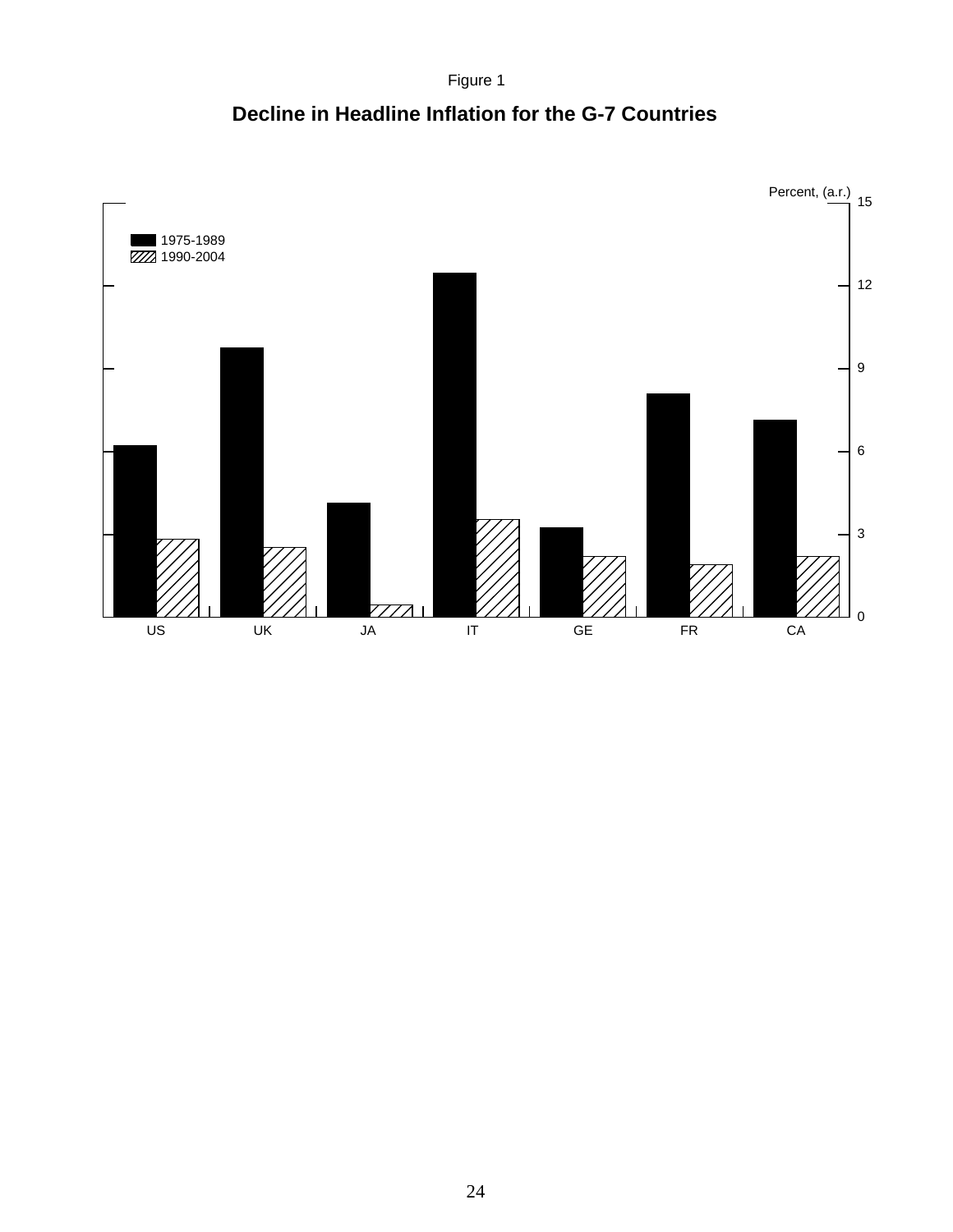

**Long Run Pass-through to Prices of Imported Core Goods\***

\* Rolling regressions with a fixed 15-year window. Gray bands represent 95% confidence interval.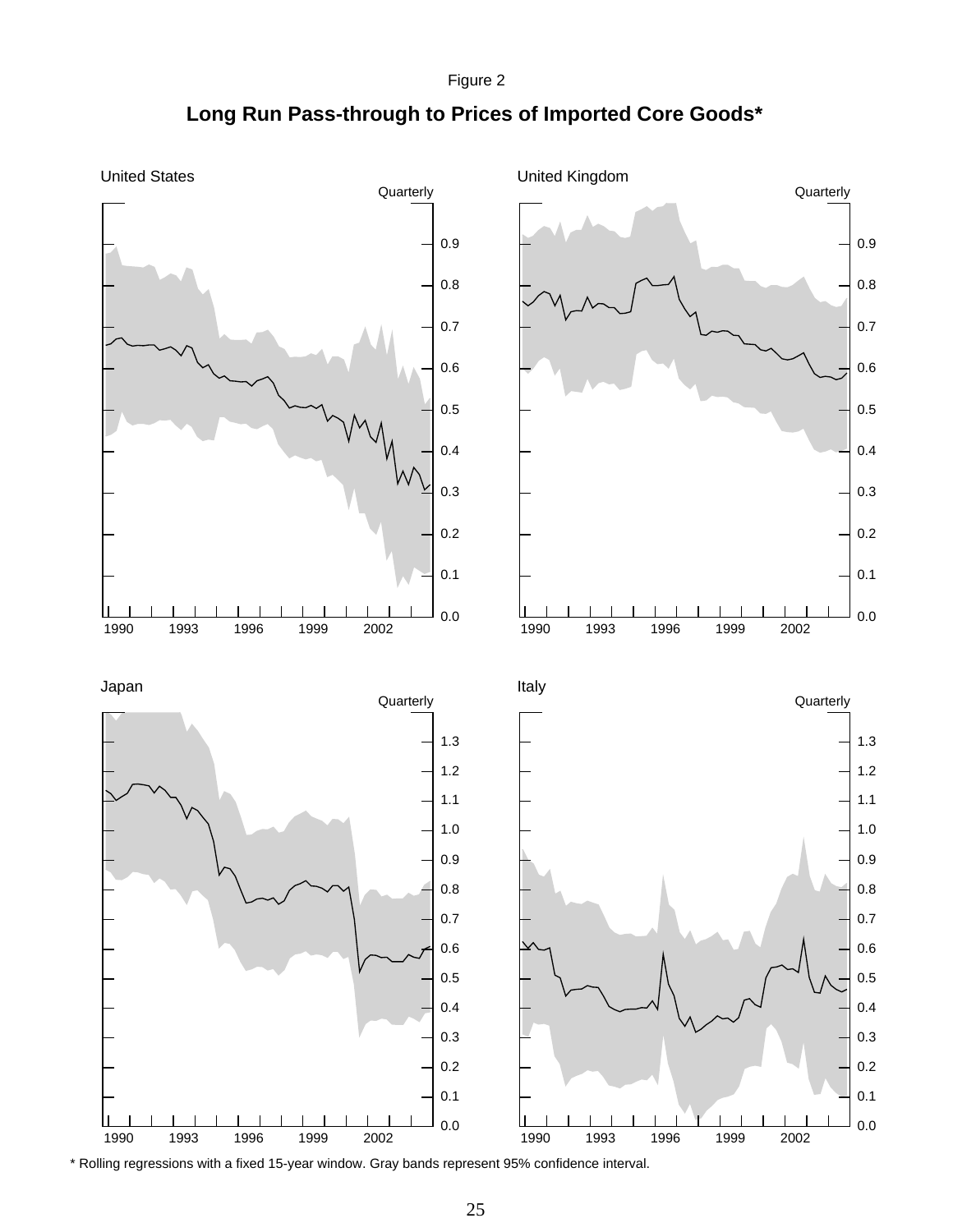

### **Long Run Pass-through to Prices of Imported Core Goods\***

\* Rolling regression with a fixed 15-year window. Gray bands represent 95% confidence interval.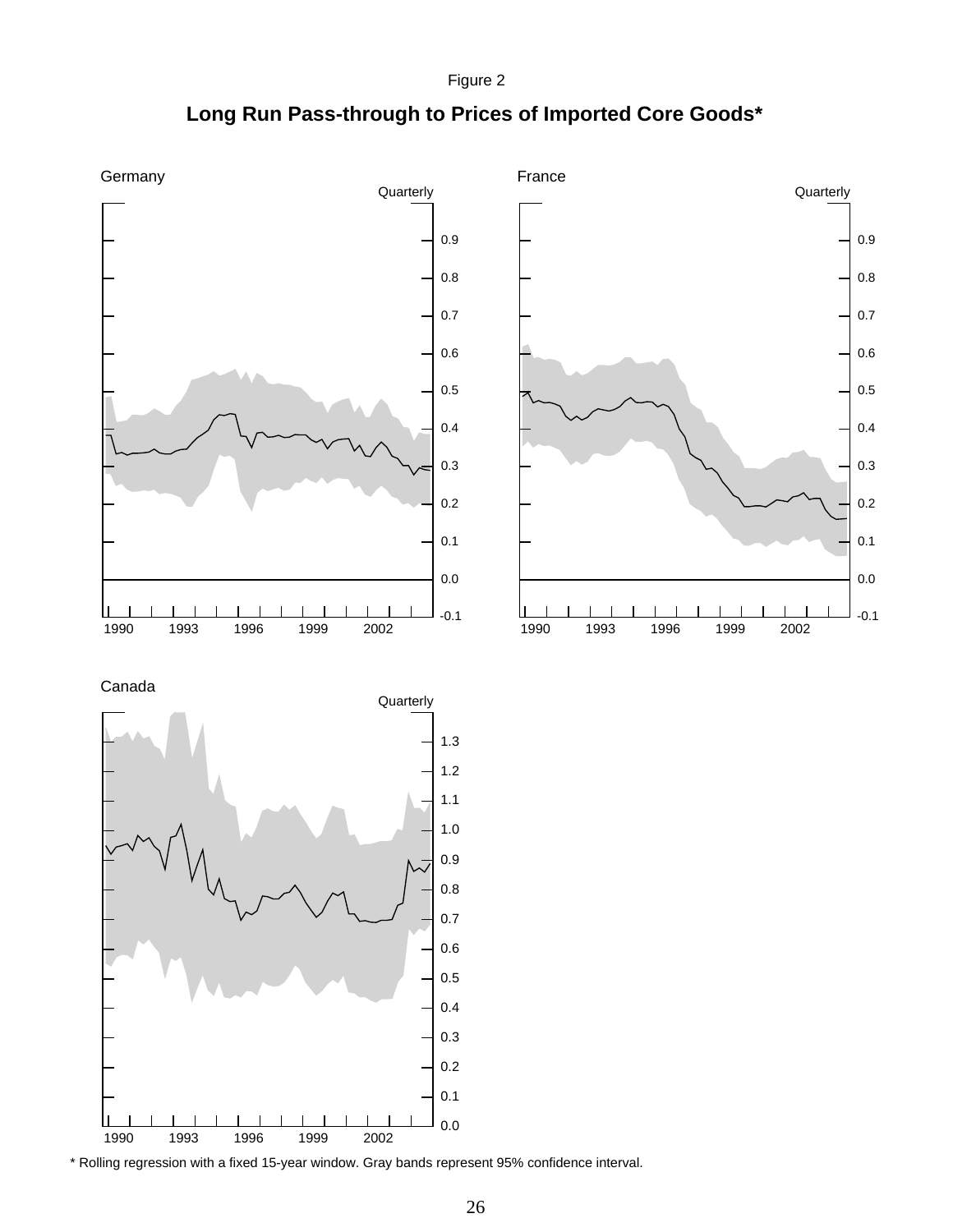

**Long Run Pass-through to Prices of Consumer Goods\***

\* Rolling regressions with a fixed 15-year window. Gray bands represent 95% confidence interval.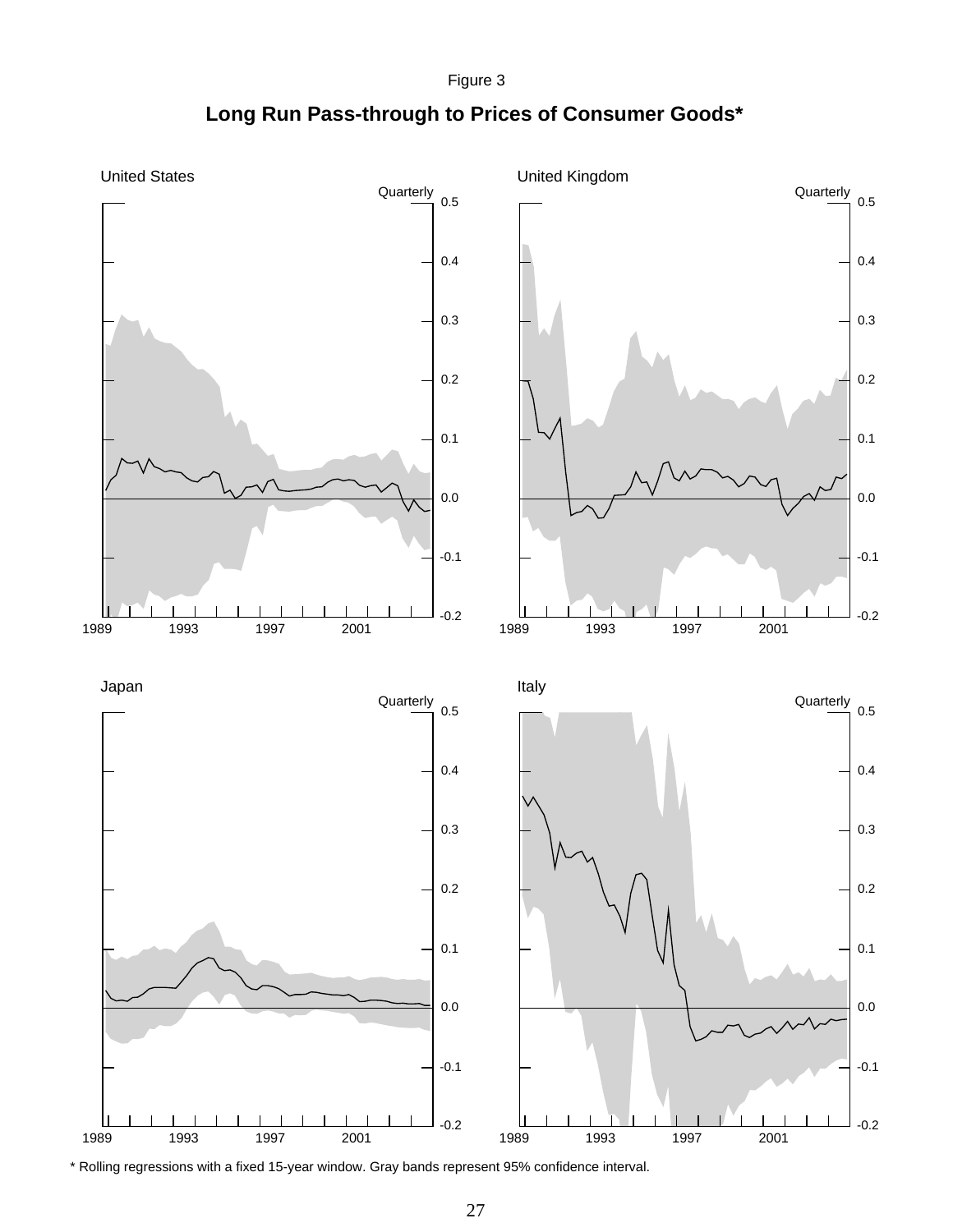Figure 3



**Long Run Pass-through to Prices of Imported Consumer Goods\***

\* Rolling regression with a fixed 15-year window. Gray bands represent 95% confidence interval.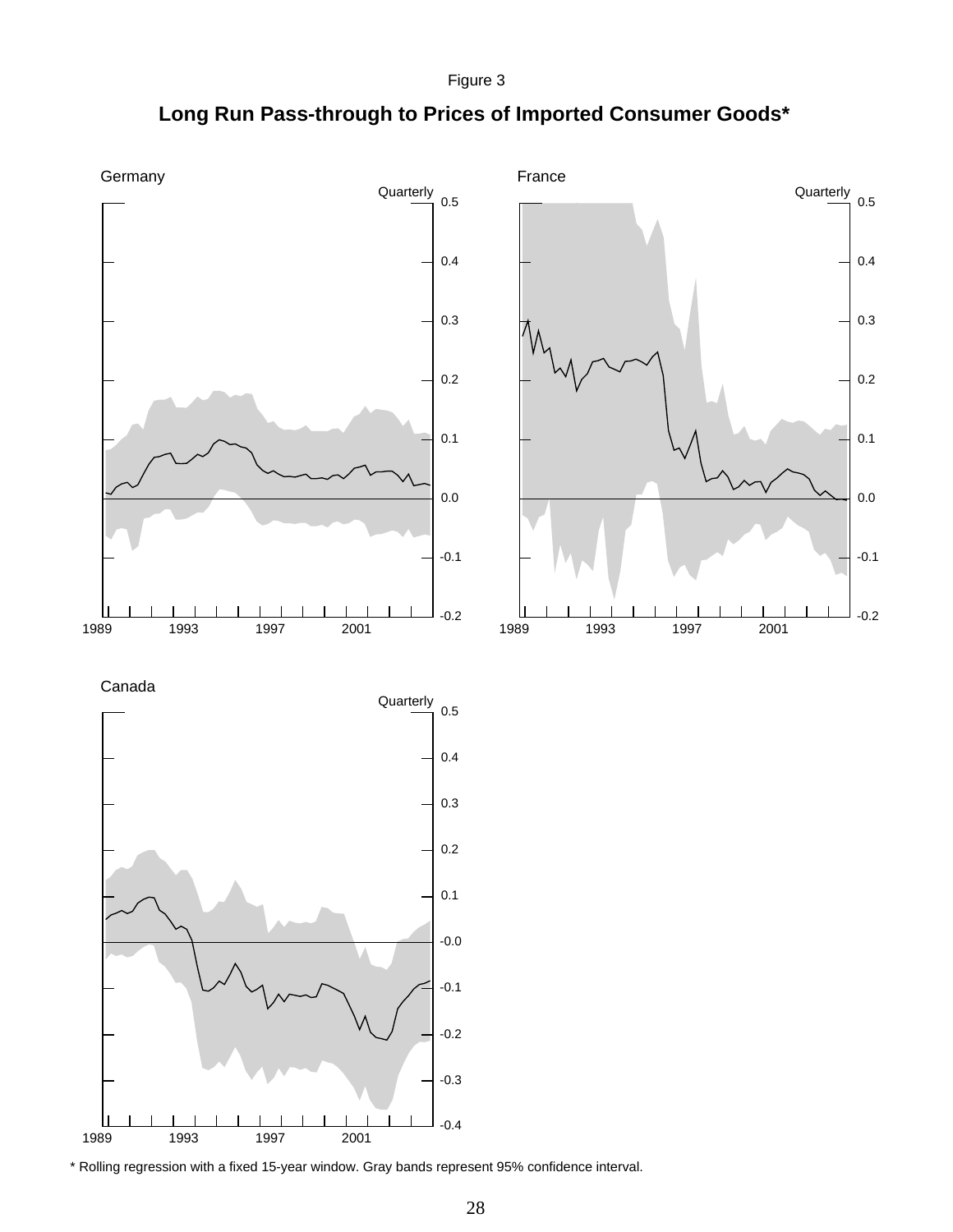|                       | $\Delta p^M$ |       | $\Delta \mathbf{p}^{\rm CPI}$ |                | <b>Aer</b> |              |
|-----------------------|--------------|-------|-------------------------------|----------------|------------|--------------|
|                       | Z            | q     | Z                             | $\overline{Q}$ | Z          | $\mathsf{Q}$ |
| <b>United States</b>  | 1.043        | 1.861 | 1.148                         | 862.0          | -0.869     | 2.580        |
| <b>United Kingdom</b> | 1.291        | 2.658 | 1.560                         | 1.543          | $-0.046$   | 3.232        |
| uede <sub>f</sub>     | 0.154        | 5.305 | 0.820                         | 1.195          | -1.608     | 4.961        |
| Italy                 | 1.573        | 3.320 | 2.016                         | 1.594          | $-0.848$   | 4.309        |
| Germany               | 0.343        | 1.774 | 0.734                         | 0.560          | $-1.373$   | 3.744        |
| France                | 0.740        | 1.666 | 1.294                         | 1111           | -0.635     | 3.696        |
| Canada                | 0.676        | 1.940 | 1.106                         | 0.822          | $-0.007$   | 2.211        |
|                       |              |       |                               |                |            |              |

Table 1: Summary Statistics\* **Table 1: Summary Statistics\***

\* We report 100 times the means and standard deviations of the variables used in the regressions. \* We report 100 times the means and standard deviations of the variables used in the regressions.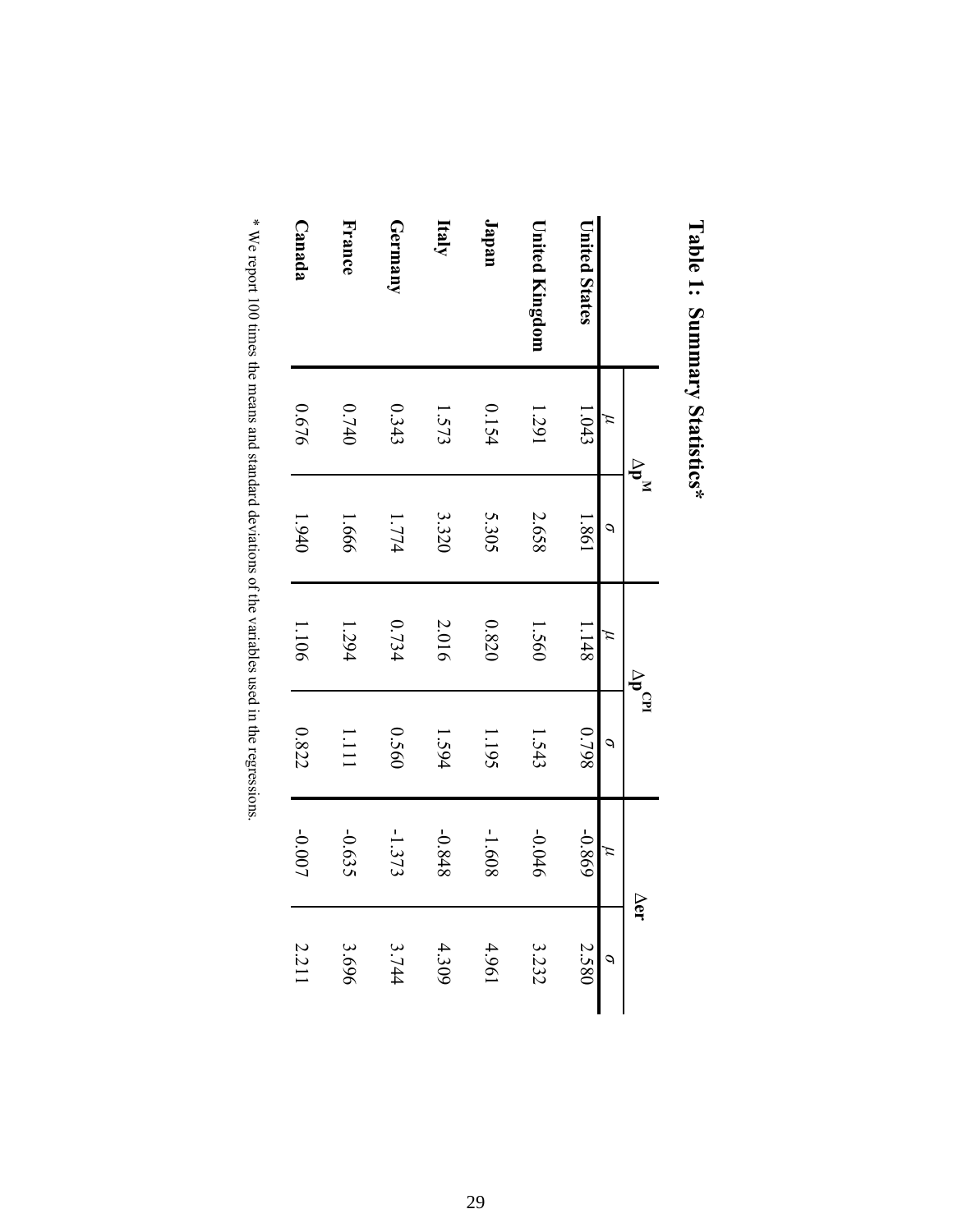|                            | 1975-1989<br>(1) | 1990-2004<br>(2) | Change<br>$(3) = (2) - (1)$ |
|----------------------------|------------------|------------------|-----------------------------|
| <b>United States</b>       | 0.657            | 0.320            | $-0.337*$                   |
|                            | (0.109)          | (0.104)          |                             |
| <b>United Kingdom</b>      | 0.763            | 0.590            | $-0.173$                    |
|                            | (0.080)          | (0.090)          |                             |
| Japan                      | 1.137            | 0.609            | $-0.528**$                  |
|                            | (0.133)          | (0.109)          |                             |
| <b>Italy</b>               | 0.626            | 0.465            | $-0.161$                    |
|                            | (0.155)          | (0.179)          |                             |
| Germany                    | 0.384            | 0.291            | $-0.093$                    |
|                            | (0.050)          | (0.047)          |                             |
| <b>France</b>              | 0.487            | 0.163            | $-0.324**$                  |
|                            | (0.065)          | (0.048)          |                             |
| Canada                     | 0.951            | 0.890            | $-0.061$                    |
|                            | (0.197)          | (0.101)          |                             |
| Average                    | 0.715            | 0.475            | $-0.239$                    |
| <b>Average (ex Canada)</b> | 0.676            | 0.406            | $-0.269$                    |

**Table 2: Estimates of Long-Run Import Price Pass-Through†**

† Standard errors in parentheses.

\*, \*\* indicate that the decline in pass-through is statistically different from zero at the 10 percent level and the 5 percent level, respectively.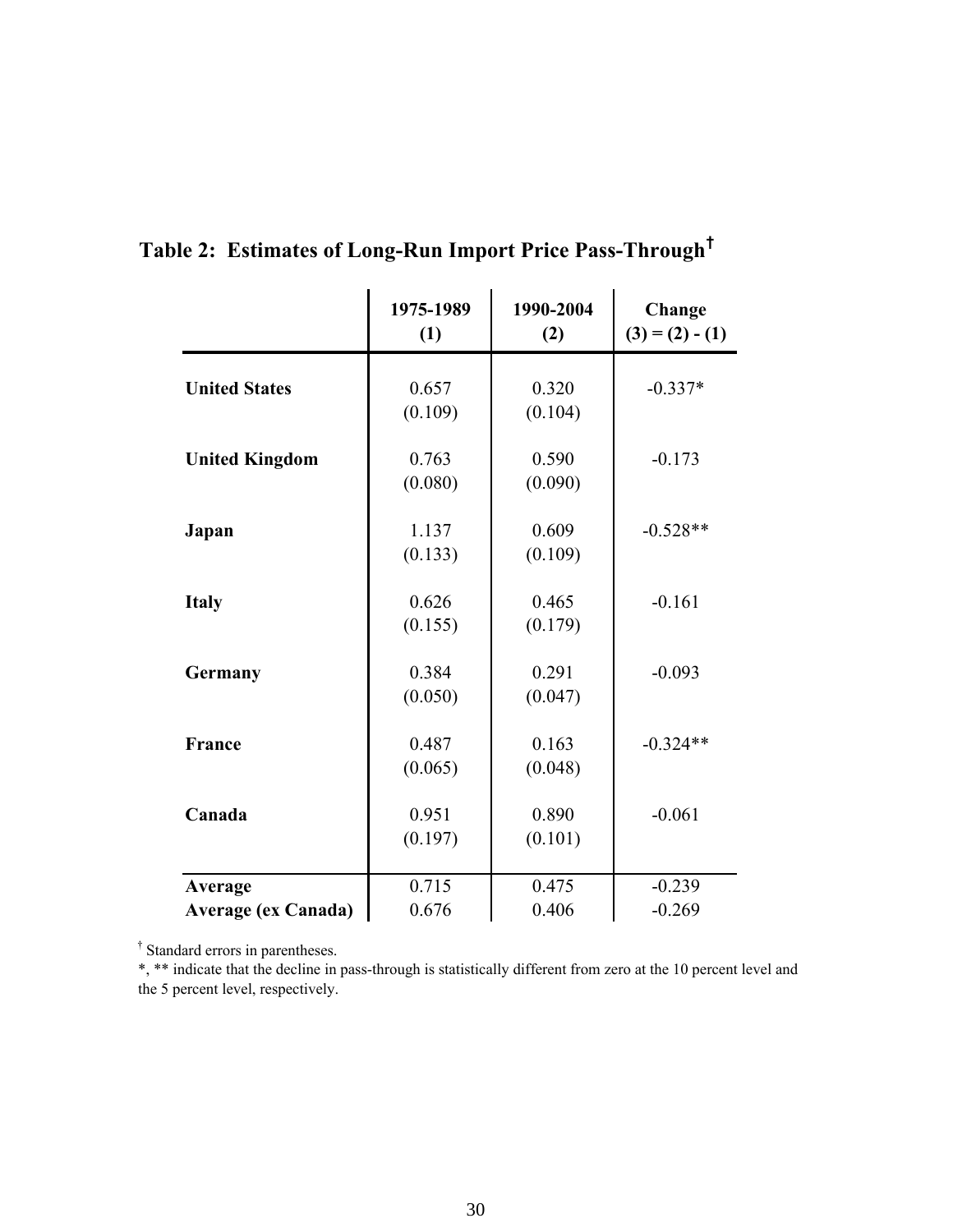|                       | 1975-1989<br>(1) | 1990-2004<br>(2)    | Change<br>$(3) = (2) - (1)$ |
|-----------------------|------------------|---------------------|-----------------------------|
| <b>United States</b>  | 0.014<br>(0.123) | $-0.019$<br>(0.031) | $-0.033$                    |
| <b>United Kingdom</b> | 0.200<br>(0.115) | 0.042<br>(0.087)    | $-0.157$                    |
| Japan                 | 0.031<br>(0.034) | 0.005<br>(0.021)    | $-0.026$                    |
| <b>Italy</b>          | 0.359<br>(0.083) | $-0.018$<br>(0.033) | $-0.377**$                  |
| Germany               | 0.010<br>(0.035) | 0.023<br>(0.042)    | 0.013                       |
| <b>France</b>         | 0.275<br>(0.150) | $-0.002$<br>(0.063) | $-0.277*$                   |
| Canada                | 0.050<br>(0.042) | $-0.083$<br>(0.064) | $-0.133$                    |
| Average               | 0.134            | $-0.007$            | $-0.142$                    |

**Table 3: Estimates of Long-Run Consumer Price Pass-Through†**

† Standard errors in parentheses.

\*, \*\* indicate that the decline in pass-through is statistically different from zero at the 10 percent level and the 5 percent level, respectively.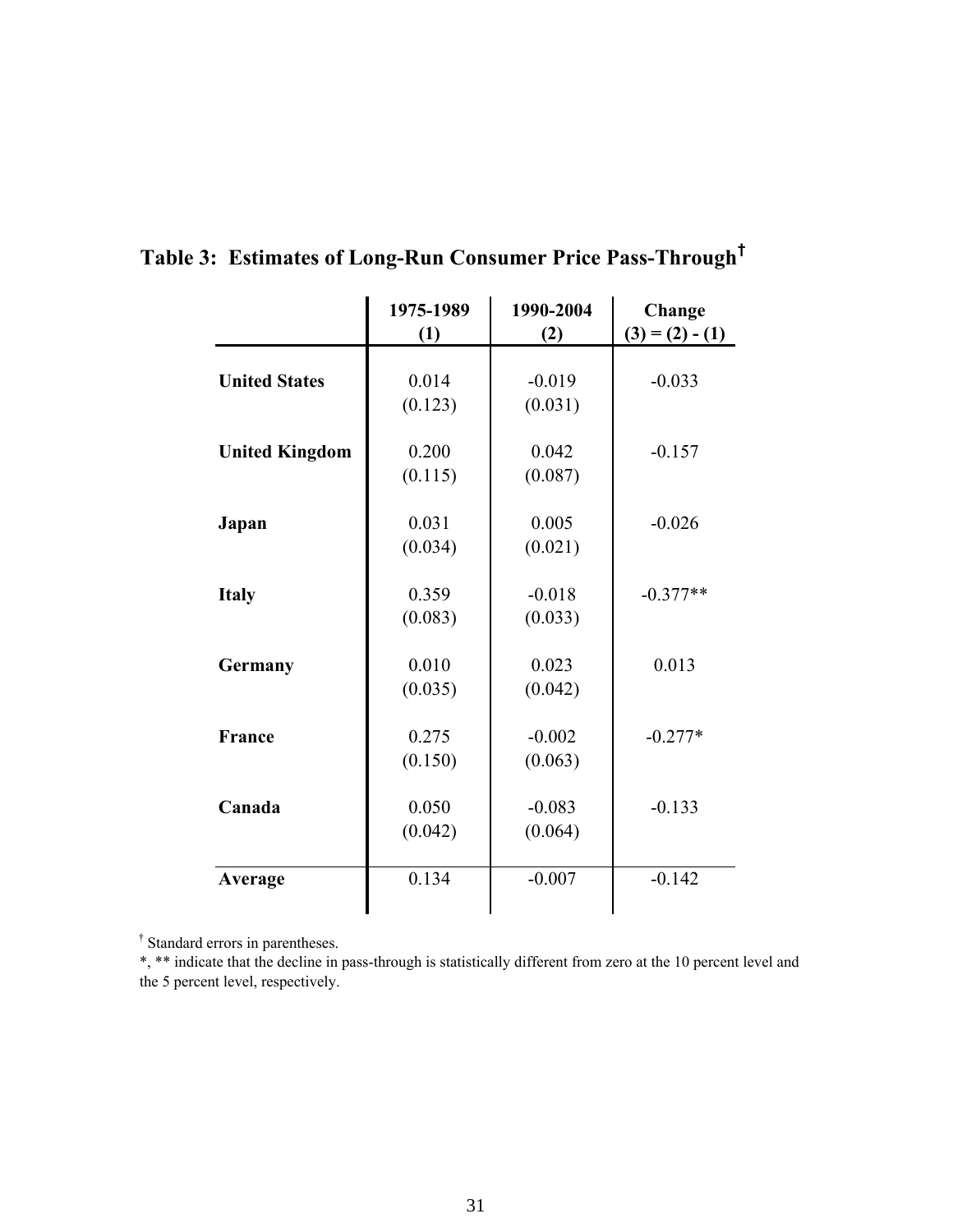|                                       | 1975-1989      | 1990-2004      |
|---------------------------------------|----------------|----------------|
| <b>United States</b>                  | 0.211          | 0.146          |
| United Kingdom*                       | 0.232          | 0.102          |
| Japan                                 | 0.327          | $-0.081$       |
| Italy*                                | 0.381          | 0.071          |
| Germany                               | 0.242          | $-0.152$       |
| France*                               | 0.516          | 0.165          |
| Canada                                | 0.272          | $-0.045$       |
| Average<br><b>Average (ex Core)**</b> | 0.312<br>0.377 | 0.029<br>0.112 |

### **Table 4: Correlations Between Import-Price Inflation and Consumer-Price Inflation**

\* We report headline CPI inflation for these countries; for other countries, we report core CPI inflation.

\*\* This average excludes the countries whose CPI data is core CPI.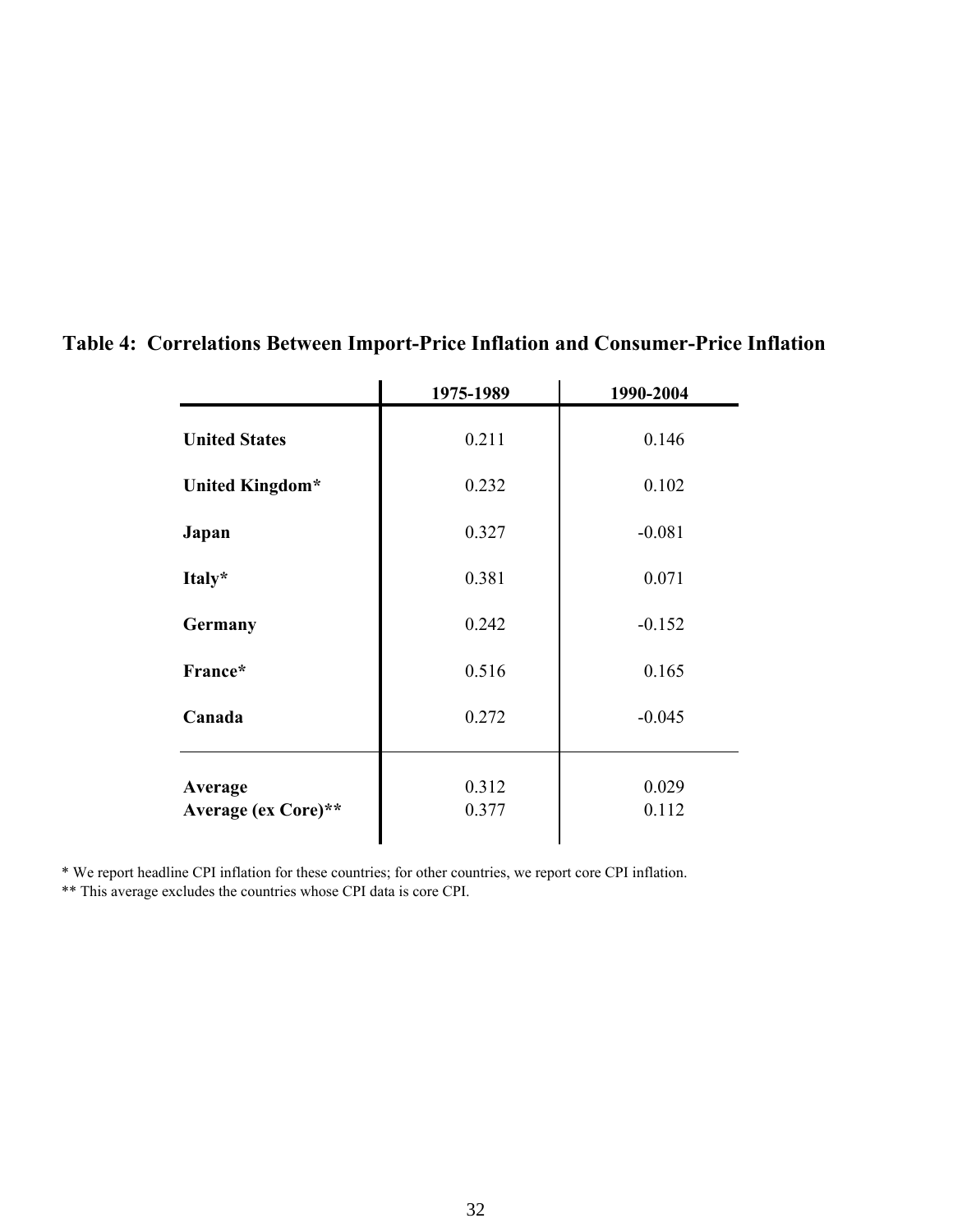# Appendix 1: Models Selected by the Hendry and Krolzig (2001) Algorithm **Appendix 1: Models Selected by the Hendry and Krolzig (2001) Algorithm**

## Import Price Pass-Through Regressions **Import Price Pass-Through Regressions**

Numbers Indicate Lags in Chosen Specification Numbers Indicate Lags in Chosen Specification

|                                      | Intercept. | lagged<br>Mprice | Output<br>Gap<br><b>UWD</b> | World<br>Output | bommol<br>Prices<br>$\blacksquare$ | WTI Spot<br>Prices | <b>Broad</b><br>Nominst<br>ER | Foreign<br>CPI | Dummies   |
|--------------------------------------|------------|------------------|-----------------------------|-----------------|------------------------------------|--------------------|-------------------------------|----------------|-----------|
| <b>Juited States</b>                 |            |                  |                             |                 |                                    |                    |                               |                |           |
| <b>United Kingdor</b>                |            |                  |                             |                 |                                    |                    |                               |                | $x_{21}$  |
|                                      |            |                  |                             |                 |                                    |                    |                               |                |           |
| France<br>Germany<br>Ltaly<br>Canada |            | $\overline{1,2}$ |                             |                 | 0,2                                |                    |                               |                | mificatic |
|                                      | yes<br>yes |                  |                             |                 |                                    |                    |                               |                |           |
|                                      |            |                  |                             |                 | 2,3                                |                    |                               |                | $x_{2}$   |
| <b>Japan</b>                         |            |                  |                             |                 |                                    |                    |                               |                | $x_{21}$  |

### Consumer Pass-Through Regressions **Consumer Pass-Through Regressions**

Numbers Indicate Lags in Chosen Specification Numbers Indicate Lags in Chosen Specification

|                            | Intercept | lagged<br>CPI | putput<br><b>UWO</b><br>Ga | <b>World</b><br>Output<br>Ga | bommo!<br>Prices<br>$\mathbb{N}$ | WTI Spot<br>Prices | <b>Broad</b><br><b>Nomin:</b><br>圐                                                                                                                                                                                                      | Foreign<br>CPI | Dummies    |
|----------------------------|-----------|---------------|----------------------------|------------------------------|----------------------------------|--------------------|-----------------------------------------------------------------------------------------------------------------------------------------------------------------------------------------------------------------------------------------|----------------|------------|
| <b>Juited States</b>       | yes       |               |                            |                              |                                  |                    |                                                                                                                                                                                                                                         |                |            |
| <b>United Kingdon</b>      | λes       |               |                            |                              |                                  |                    |                                                                                                                                                                                                                                         |                | $x_{21}$   |
| France                     |           |               |                            |                              |                                  |                    |                                                                                                                                                                                                                                         |                |            |
|                            |           |               |                            | ت:<br>سا                     |                                  |                    |                                                                                                                                                                                                                                         |                | unificatic |
| Germany<br>Italy<br>Canada |           |               |                            |                              |                                  |                    | $\begin{array}{l} 0\,1\,1\,2\,1\,2\,1\,2\,1\,2\,1\,2\,1\,2\,1\,2\,1\,2\,1\,2\,1\,2\,1\,2\,1\,2\,1\,2\,1\,2\,1\,2\,1\,2\,1\,2\,1\,2\,1\,2\,1\,2\,1\,2\,1\,2\,1\,2\,1\,2\,1\,2\,1\,2\,1\,2\,1\,2\,1\,2\,1\,2\,1\,2\,1\,2\,1\,2\,1\,2\,1\$ |                |            |
|                            |           |               |                            | 0.3                          |                                  |                    |                                                                                                                                                                                                                                         |                | $x_{2}$    |
| <b>Japan</b>               |           |               |                            |                              |                                  |                    |                                                                                                                                                                                                                                         |                | $x_{1}$    |